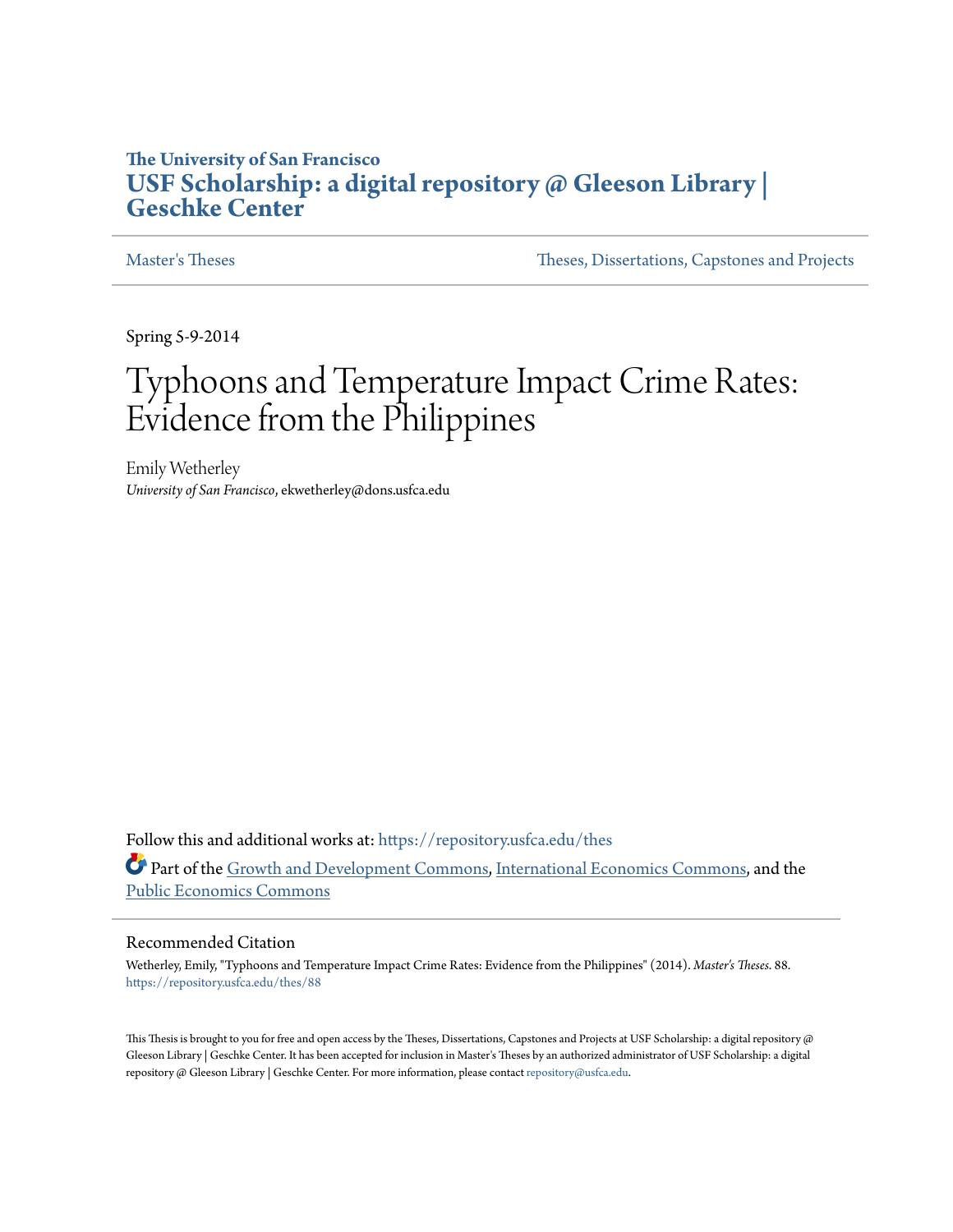# **Typhoons and Temperature Impact Crime Rates: Evidence from the Philippines**

*Master's Thesis International and Development Economics*

*Key Words: Natural Disasters, Temperature, Crime, Environmental Economics, Climate Change*

### Emily Wetherley

Department of Economics University of San Francisco 2130 Fulton St. San Francisco, CA 94117

### Email: ekwetherley@dons.usfca.edu

ABSTRACT: This study assesses the impact of typhoons and temperature on interpersonal, property, and non-index crime rates using a novel data set from the Philippines. Distributed lag OLS regression analysis shows that in the concurrent year of increased precipitation, theft rates decrease, but in the year following high average wind-speeds, theft rates increase again. The only significant result of impacts crimes against persons is the rate of physical injury which decreases in years of higher precipitation. These results are defended by interview and focus group information. This study also shows that higher average temperatures cause significantly higher rates of murder, index crimes, and non-index crimes in the concurrent year and increased murder in the lagged year as well. These results uphold conclusions from previous research, and make substantial contributions to the existing knowledge on this subject. The conclusions drawn here have significant implications as our climate continues to change.<sup>1</sup>

 $\overline{a}$ 

<sup>&</sup>lt;sup>1</sup> The author would like to thank Mary Recelis, Luz Malibaran, and the Philippine National Police for their help in gaining access to the necessary data for this study. Also, a sincere thank you to Solomon Hsiang for the use of his typhoon dataset. Lastly, thank you to the University of San Francisco Department of Economics and to Jesse Anttila-Hughes for the outstanding guidance and advice that I gained throughout this process.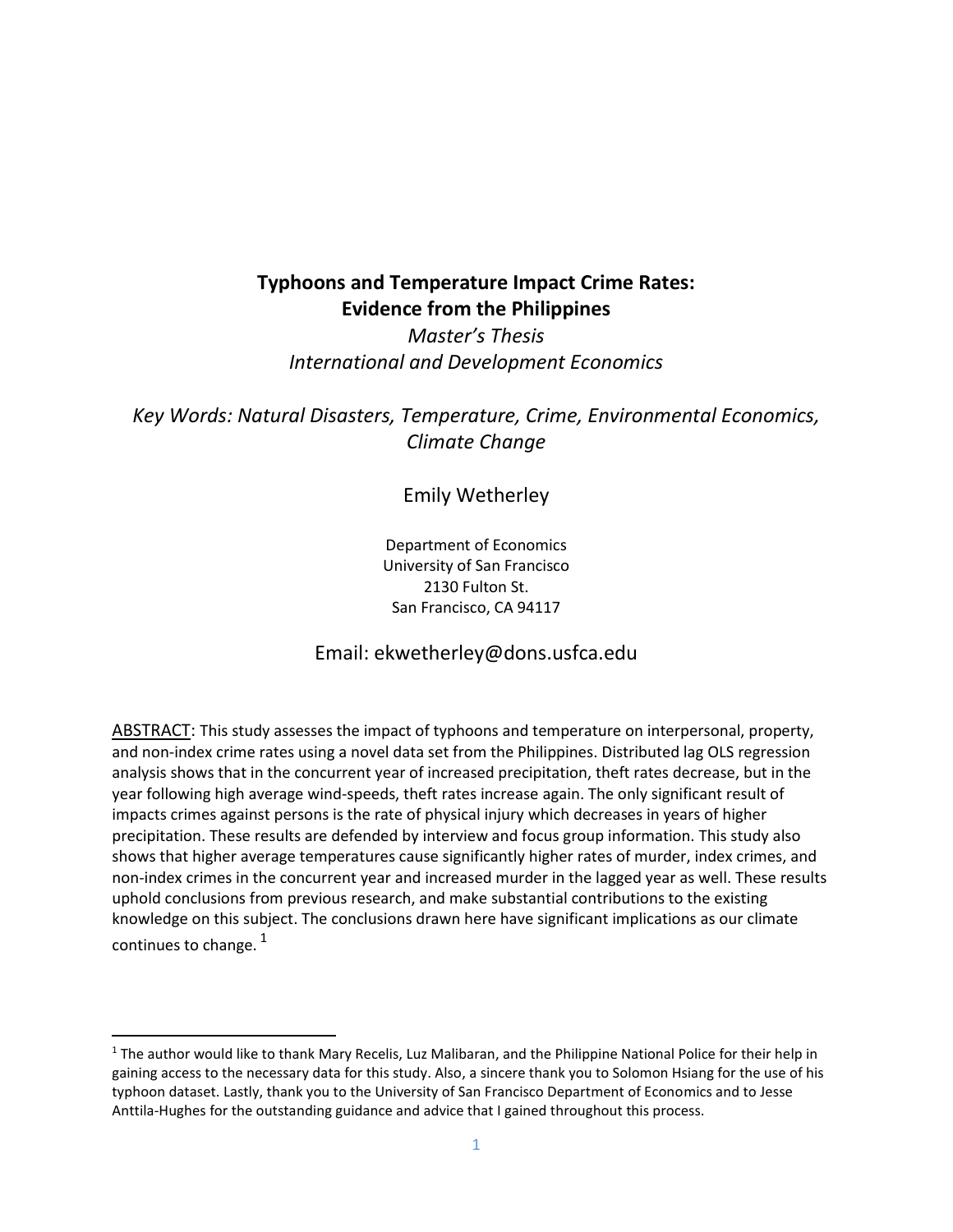# I. INTRODUCTION

The current debate of how people respond to environmental shocks is a passionately deliberated topic in current literature. Over the last decade, dozens of researchers have tried to understand how humans react after a natural shock strikes. Because this is a relatively new field of research, there are still many questions to be answered. One topic in which there is still very little known is how the sociological and economical decision making process changes after a shock. The purpose of this research is to add to the current knowledge base in this field by focusing on two questions. The primary concentration of this study is to establish if wind speed of typhoons and precipitation have an effect on index, non-index, and total crimes. A secondary inquiry looks at how temperature impacts the same crime variables.

These two research questions are particularly salient given the projections of the world's climate increasing between 1.5 and 4.5°C within the next century (IPCC, 1995). In 2012, the Philippines were ranked as the third most at risk country in the world to be affected by climate change (UN World Risk Report, 2012). Each year, between 15 and 18 typhoons surround the country and 5 to 9 make landfall. Their third place rank was given to them based on their likelihood of being impacted in both an increased frequency of storms and an increase in the intensity of storms that hit the country each year meaning that the effects of typhoons are projected to get much worse in the coming years. Inhabitants of the Philippines are already feeling the effects of stronger storms, claiming that the typhoons in the last few years have felt stronger and people have witnessed more destruction than in prior years.

There are two opposing hypotheses regarding the impact that a disaster, specifically a typhoon, will have on crime rates. The first hypothesis predicts that there will be an increase in crime rates following a natural disaster. The three main theories which promote this hypothesis are Becker's (1968) Economic Theory of Crime, Cohen and Felson's (1979) Routine Activities Theory, and Merton's (1938) Strain Theory. While each theory suggests crime rates will move in a positive direction, there is no agreed upon measure for the magnitude of increase. The trend of increasing crime rates is quite variable depending on the duration of the reconstruction period (Leitner et al, 2010). In the Philippines, there is significantly less government aid available for disaster victims than in developed countries, such as the US. Additionally, people have little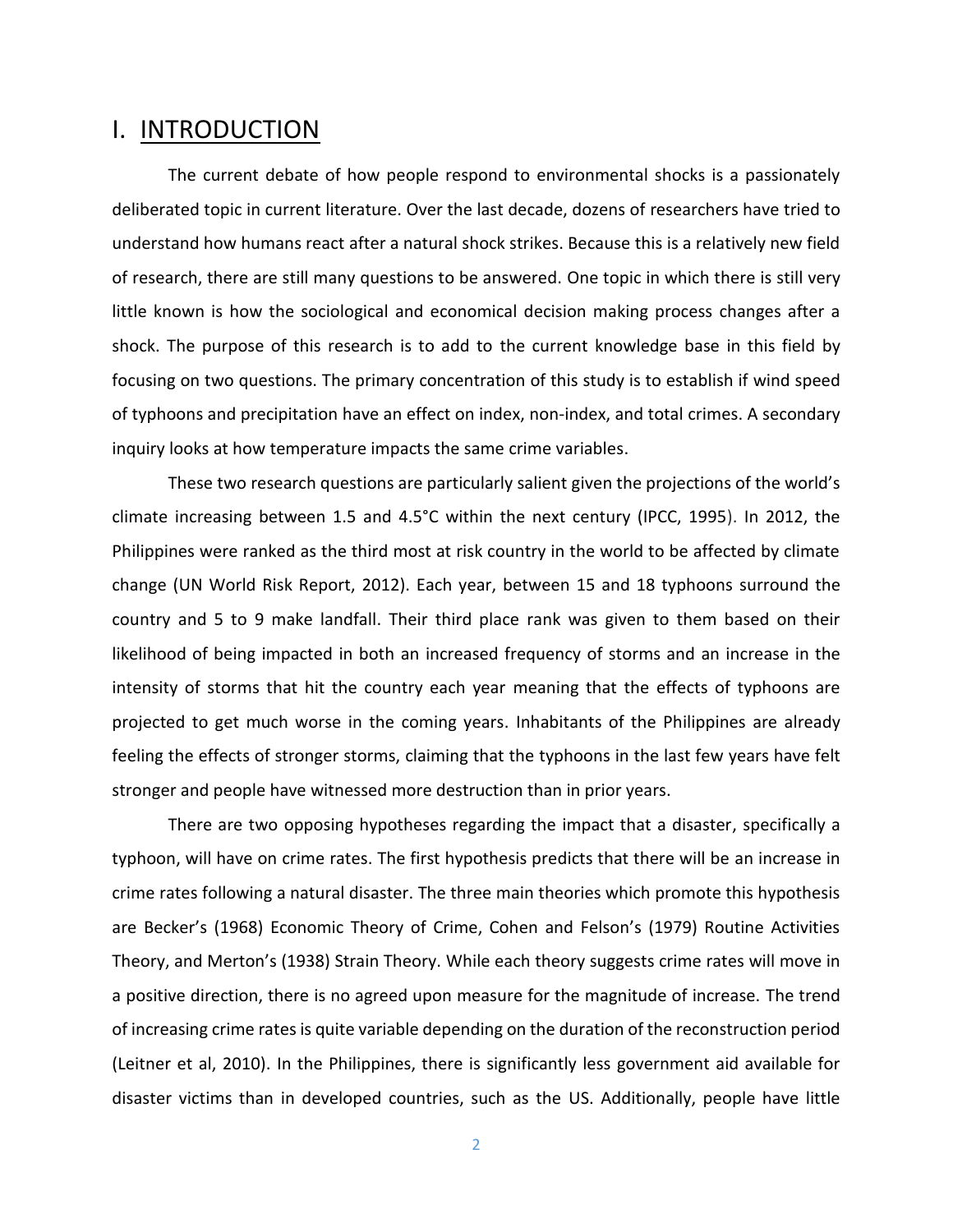savings to put toward reconstruction, and in many cases the typhoons destroy the only means of income generation available to the household, which will make the reconstruction period much longer. The magnitude of destruction forces people to live in shelters, with friends and family, or on the streets and subsist by whatever means necessary. Crime rates, therefore, have the potential to climb because the desperate living conditions may lead some to commit crimes in an effort to survive.

The opposing claim, of course, is that crime rates will decrease after a typhoon strikes. The main argument for this is that there will be an increase in solidarity and pro-social behavior after the storm. Rodriguez, Trainor, and Quarantelli (2006) found that in the three weeks after Hurricane Katrina hit, there were incredible amounts of pro-social behavior including both physical and emotional support. This type of behavior is often expected following a tragedy and was outlined in Fritz's (1961) Theory of Therapeutic Community. Fritz claimed that disasters break down social norms and the most pressing need is to get through the disaster and rebuild the community. He also acknowledged that disasters create a situation where suffering is visible which tends to increase empathy, cooperation and solidarity.

The secondary component of this study assesses the impact that temperature has on crime rates. Current literature finds either a positive impact or no impact on crime due to temperature fluctuations. There is an abundance of literature showing a relationship between temperature and various types of conflict, aggression, and uprisings, however, until recently, few have been able to define a causal impact using panel data. Much of the current literature is based in psychology and sociology, however, economic studies have begun to appear more frequently in the last decade. The foundational theory relating temperature and crime is the frustrationaggression hypothesis created by Dollard et al in 1939 and was later expanded on by Leonard Berkowitz (1989, 1990, 1993). The other common explanation for the correlation traces back to the Routine Activity Theory (Cohen and Felson, 1979) which says that warmer weather often leads people to spend more time outside, consequently having more interactions with other people and, at the same time, leaving property unattended. Both of these create situations where interpersonal and property crime rates have the opportunity to increase.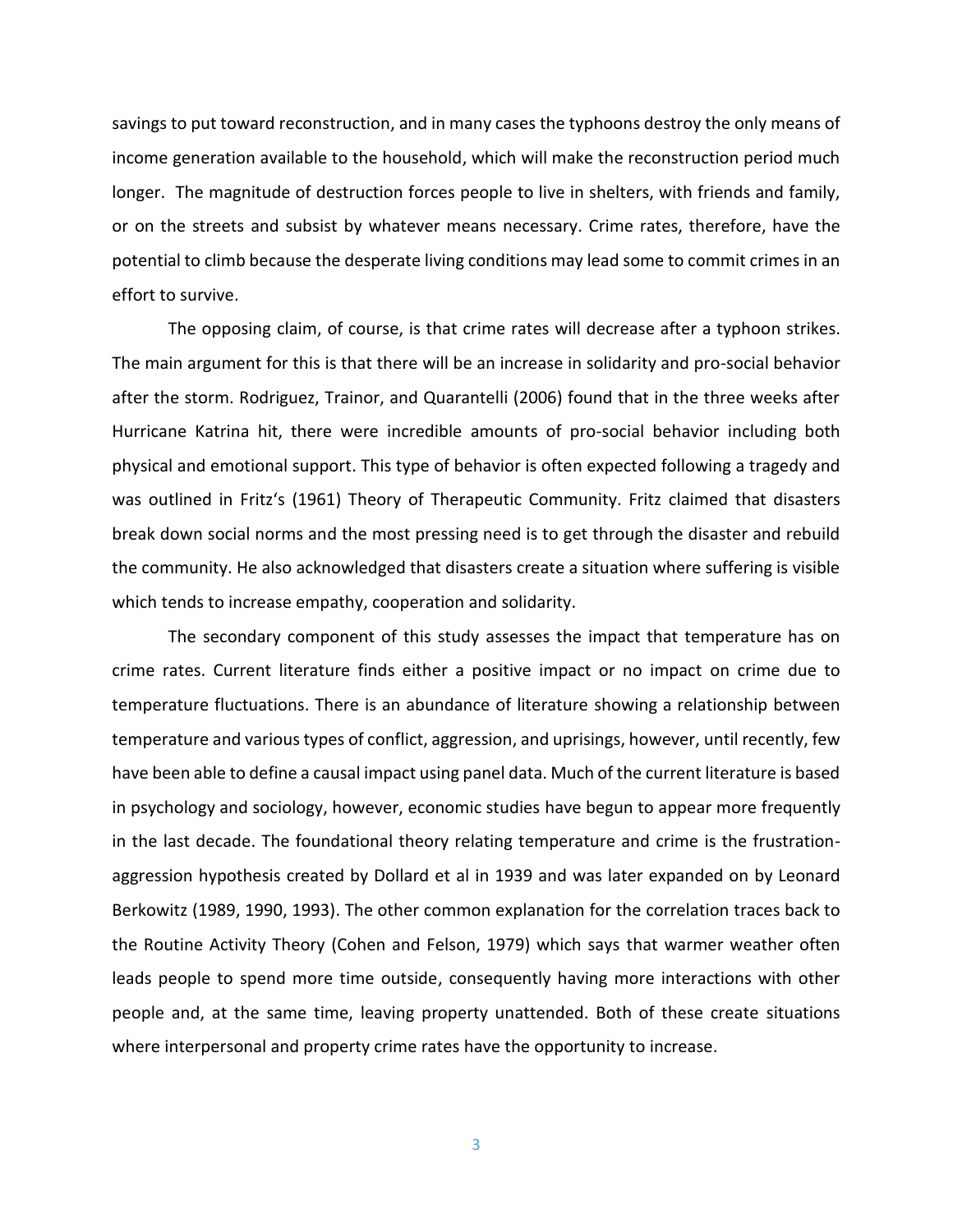In this study, a distributed lagged ordinary least squares model was used to evaluate how wind speed, precipitation, and temperature each affect crime rates. The conclusions that have been reached here seem to support many of the existing theories in this body of literature. The basic findings show that in the concurrent year of high levels of precipitation, theft, total crimes against property, and non-index crimes, all significantly decrease. In the year following high winds, however, theft rate and total crimes against property rate tend to increase again. Additionally, temperature seems to have a significant positive impact on non-index rates in the concurrent year and murder in the concurrent and lagged year. These significant results could have important policy implications regarding the most effective steps that can be taken to help prevent crimes from spiking in the aftermath of these shocks.

In the following section, I will review the current literature on theories and empirical work surrounding the relation between both natural disasters and crime, and temperature and crime. After covering the data used to conduct this study in section 3, section 4 will discuss the identification strategy, regression equation and variables. Section 5 will discuss the results and section 6 will analyze various policy implications that this information could have and section 7 will make some concluding remarks.

# II. LITERATURE REVIEW

#### *a. Natural Disaster and Crime Theoretical Literature*

Beginning in 1938 with Merton's anomie theory, sociology was one of the first disciplines to come up with a theory on the causes of crime. Since then, crime has been a heavily studied subject in sociology, economics, psychology and many other fields. The study of natural disasters came later in the century with the original purpose to figure out emergency preparedness plans in the event of a nuclear attack. Natural disasters were the closest that government officials could come to replicate the effects of war, thus the study of natural disasters was born in 1957 with Flemming's "The Impact of Disasters on Readiness for War." Since the founding of each of these subjects in academia, scholars have created several theories which help explain why a natural disaster would have an impact on crime rates.

This review will delve into the theories linking natural disasters to crime. In this literature, there are two main theoretical predictions regarding what will happen to crime rates after a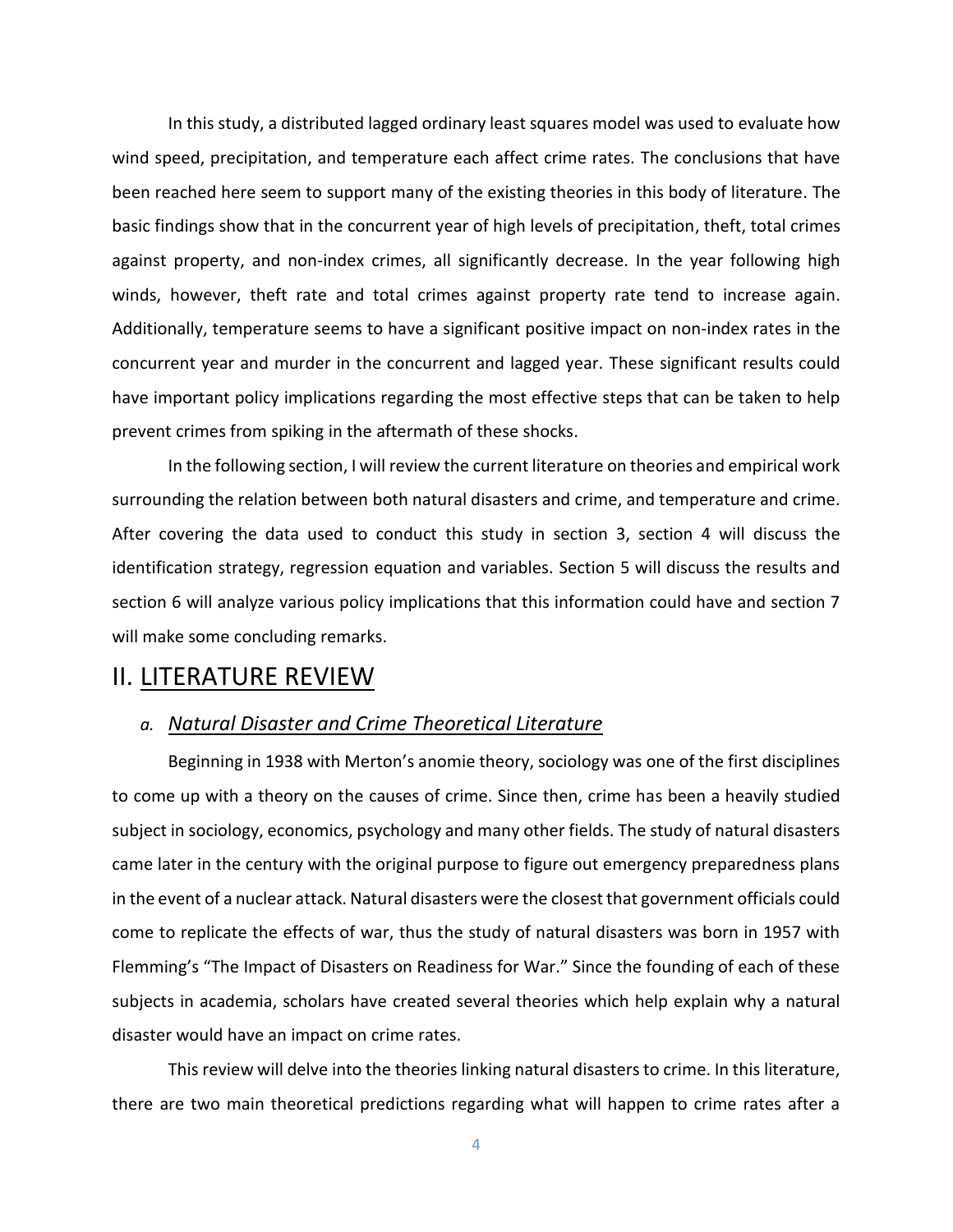natural disaster; either crime rates will increase, or they will decrease. These theories are vastly different from each other and to this point, there has been no consensus on whether one is "more right" than another. Further empirical works will be necessary to determine which of the following theories has more traction in the real world.

The first cluster consists of three theories which speculate that in the aftermath of a storm, there will be an increase in crime rates. The first, and arguably one of the most influential theories on crime, predicts an increase in crime rates of varying degrees depending on the response of authorities and the magnitude of devastation. In 1968, Gary Becker published his economic theory on crime which stated that there is a two factor function determining whether or not someone will commit a crime. The first part of the equation is that the criminal will engage in the crime if the expected benefits outweigh the potential costs. The second factor is society's decision on how much surveillance to enforce as well as how harsh the punishments should be (Becker, 1974).

The second theory which suggests an increase in crime rates is Cohen and Felson's (1979) Routine Activities Theory. This theory states that there must be a minimum of three criteria met in order for a crime to occur. These factors are 1) suitable targets to victimize 2) motivated offenders to carry out the crime and 3) a lack of guardians to prevent the crime from occurring. This would predict an increase in crime because following a disaster, many people are displaced from their homes and living in informal communal areas which increases the number of times that these three conditions coincide.

The third of the main theories is Robert Merton's (1938) strain or anomie theory. This framework says that crimes are committed because there is frustration over the differences between the perceived goals in a society and the means for an individual to attain those goals (Merton, 1938). While it can be used as a theory for understanding why crime occurs following a storm, it is more frequently used as an assessment of underlying factors, such as socio-economic status, which may influence the chance of crimes being committed.

Each of these theorists consider many different aspects of human behavior and rationality when constructing their unique framework, however one element that each one is missing is the idea of cooperation and caring for friends and neighbors. The singular theory that suggests a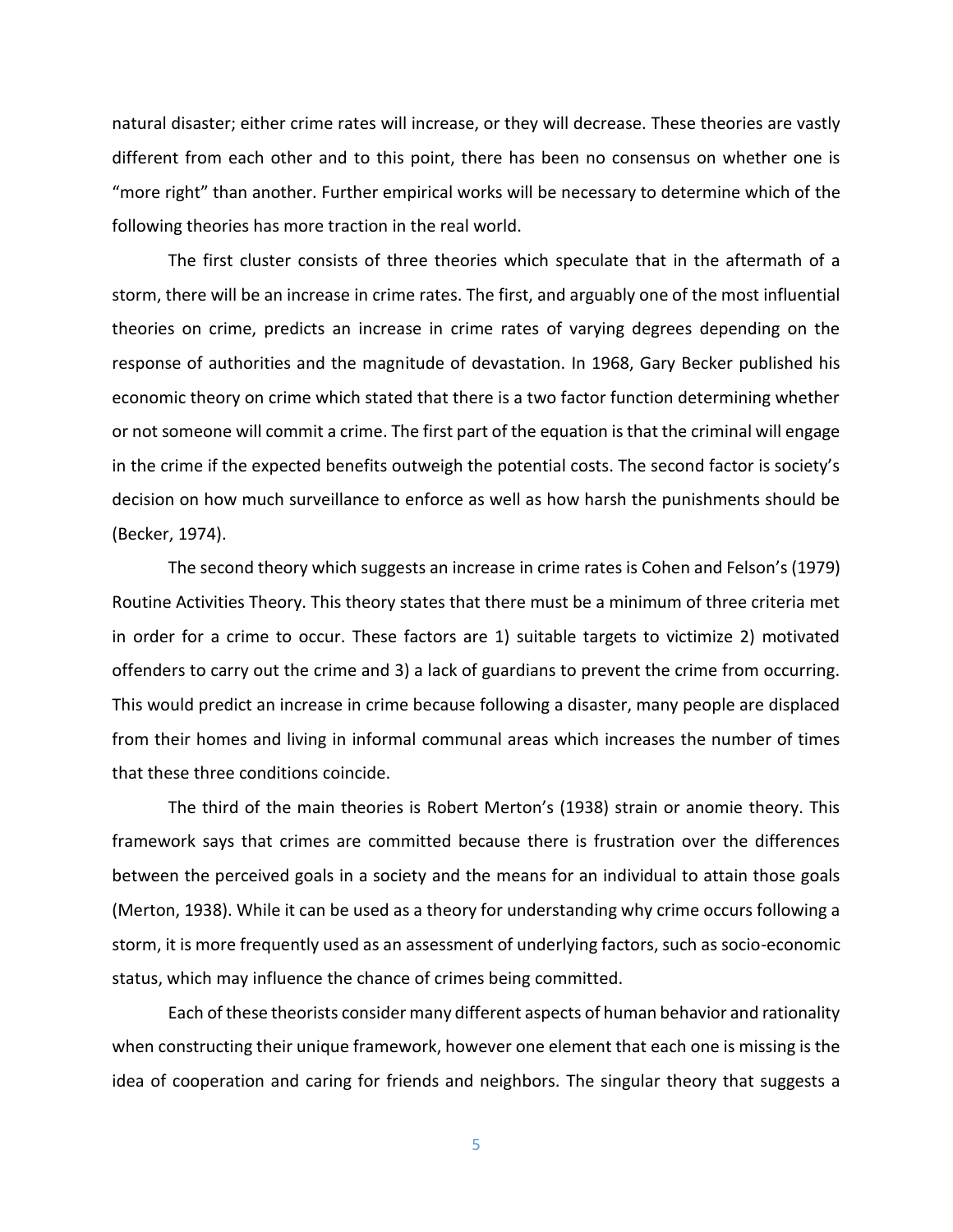decrease in the rate of crime following a natural disaster was Charles Fritz's 1961 Theory of Therapeutic Community. This theory presumes that crime rates will decrease because people will come together and exhibit more pro-social behavior than would otherwise be seen following a disaster. Rather than taking advantage of their neighbors in their vulnerable state, people will empathize and do what they can to help each other.

#### *b. Natural Disaster and Crime Empirical Literature*

Because the relationship between natural disasters and crime is a relatively new focus and there aren't many researchers in this field, the sheer number of studies is quite small. Furthermore, the research that does exist takes place almost exclusively in the United States or other developed countries and has a very limited timeline. The majority of studies look at singular events and the outcomes that occur in the 1 to 10 months after the shock. This section gives an overview of what has been done so far and where there are gaps in the current literature.

One study which finds an increase in crime rates is Roy's (2010) "The Impact of Natural Disasters on Violent Crime." This paper focused on the effects in India after Hurricane Oressa hit in 2004. To accomplish this research, Roy looked at three factors within each state. She gathered information on the trend of crime rates following the storm, pre-storm media coverage, and the amount of emergency government aid that each state was allocated. Roy found that, while property crime increased in all states, the magnitude depended on the levels of media coverage; where higher media coverage was found to be correlated with lower crime rates. This supports Becker's theory because Roy also found that areas with more media coverage received higher amounts of government aid. One reason given for this is that officials try to avoid negative press during their time in office, so they give more aid to states with higher media coverage which helped to mitigate some of the effects that often come with disasters of this magnitude. Large amounts of relief have been shown to decrease the reconstruction period (Leitner et al, 2010) as well as reduce the effects of unemployment (Xiao, 2011) which, in turn, lessens the need and opportunity for crime.

A further study to support these theories is Zahran, Shelley, Peek and Brody's (2009) study looking at the long term effects of hurricanes in Florida. The authors of this paper observed instances of all types of natural disasters and crime across each of the counties in Florida. This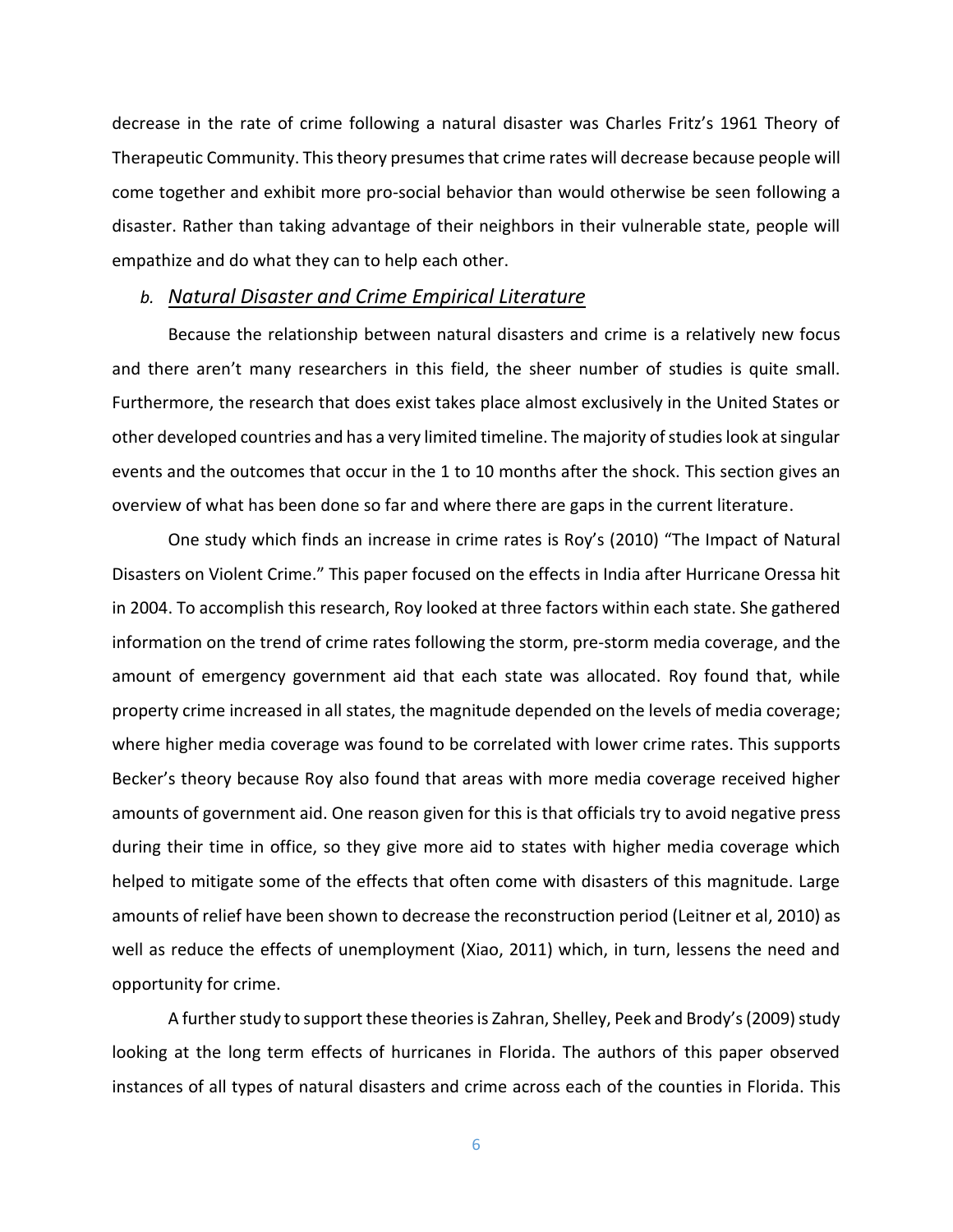study looked at disasters' impact on violent, property and index crimes, as well as domestic violence. This was a longitudinal study using data from 1991 through 2005. The end results, interestingly, strengthen Strain Theory, Routine Activities Theory and the Theory of Therapeutic Community. First, the authors found a significant increase in domestic violence after an event at a rate of about 13 additional cases per disaster. This backs Strain Theory because it is hypothesized that there is increased stress while trying to cope with loss and get back to prestorm life (Zahran et al, 2009). There is also likely an inefficient allocation of law enforcement which decreases the victim's protection. In the framework of the Routine Activity Theory, the abuser would be the motivated offender and the abused is the victim. Because of the significant stress in the domestic sphere (Zahran et al, 2009) and the lack of formal authorities (Roy, 2010), domestic violence is much more likely to occur.

Despite finding these increases in domestic violence, they found that all other forms of crime declined in the wake of natural disasters. The study concluded that, on average, each event reduced total index crimes by 57 incidents. Of this, violent crimes decreased by about 11 crimes per event, thus property crimes are reduced by about 46 crimes per occurrence. These findings are empirical support for Fritz's 1961 theory which predicts more pro-social behavior immediately following a storm. Despite being a long term study, the authors did not disaggregate their variables into long and short term time frames. Because of this, there is no way to know if there was an overwhelming decrease at first followed by a steady increase, if the crime rates dropped and then held steady at a lower level, or if there was another pattern to the data. One study that can potentially help with this found similar results and looked only at the short term effects.

In 2011, Leitner et al. conducted a study in the cities where evacuees were taken during and after Hurricane Katrina. Their original hypothesis was that crime would increase because the increased collision of the three conditions stated in the Routine Activities Theory. This study was done in much the same way as Bass (2008) and both found that crime rates either held constant or decreased in the areas that were highly affected with evacuees. Leitner et al (2011) found that violent crime significantly changed in 16 of the 64 parishes and 14 of those were decreases. In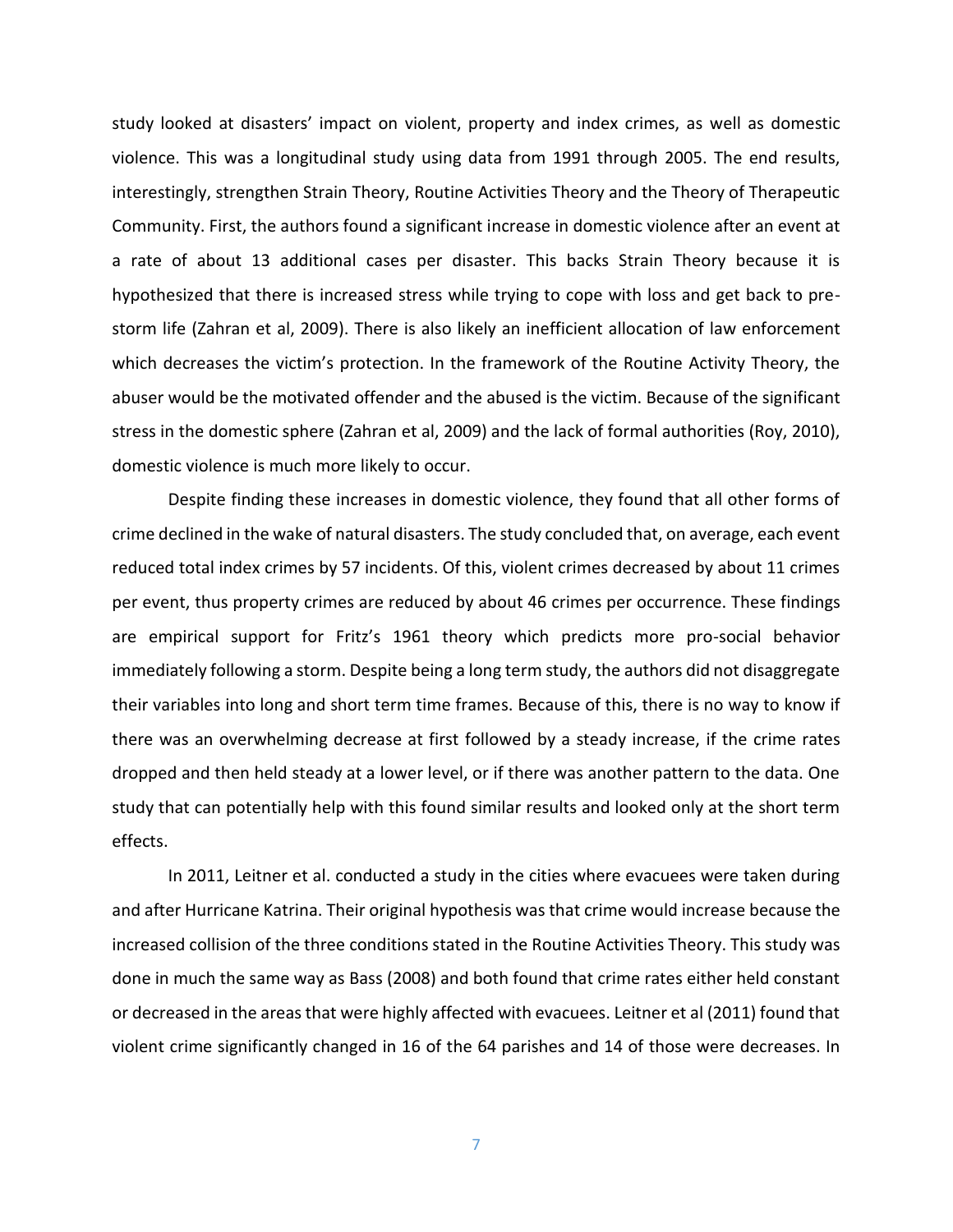the 11 parishes which had significant changes in property crime, all of them were reductions. Again, both of these uphold Fritz's theory.

Further studies on pro-social behaviors have been composed both quantitatively and qualitatively. Rodriguez, Trainor and Quarantelli (2006) studied behavior three weeks after Hurricane Katrina struck and found that people coped with the tragedy by engaging in nontraditional pro-social behaviors. Rodriguez et al looked at five different institutions including hotels, hospitals, neighborhood groups, rescue teams and joint field offices and determined that each of these played a vital role in promoting solidarity throughout the affected areas. In fact, the authors note that "emergent activities in the impacted region showed a different and opposite pattern to those suggested by the imagery employed by the media outlets" (84). One example of these emergent activities occurs immediately following a storm when people must come together to save the lives of neighbors to whom they likely had no previous ties before the storm (Messias, Barrington and Lacy, 2011). The emergence of pro-social behaviors such as this builds on the ideas of Fritz (1961) and has significant implications for the action that should be taken after a storm.

Despite the immense diversity between theories that predict an increase versus those that predict a decrease in crime rates, both sides are upheld in the literature. There is an array of approaches to find whether or not crime is impacted following a natural disaster and the results are fascinating. These findings are dependent on magnitude of the event, the amount of aid given to the victims, location of the storm and what type of crime is being studied. This data, nevertheless, is very limited by the number of studies and types of studies that have been done. Looking at the impact of natural disasters on crime rates is undoubtedly an understudied topic. Those that do exist are primarily in the United States, with few exceptions taking place in developing countries. Research almost exclusively looks at a time frame of under 10 months and only one study was a true longitudinal analysis. This lack of research leaves an overwhelming gap in the current literature, which is where this study furthers our knowledge on the subject. Not only did the following study take place in a developing country, but it will look at both short and long term impacts of crimes against persons and property. The conclusions will also help make recommendations to officials in the Philippines as to potential policies that could have drastic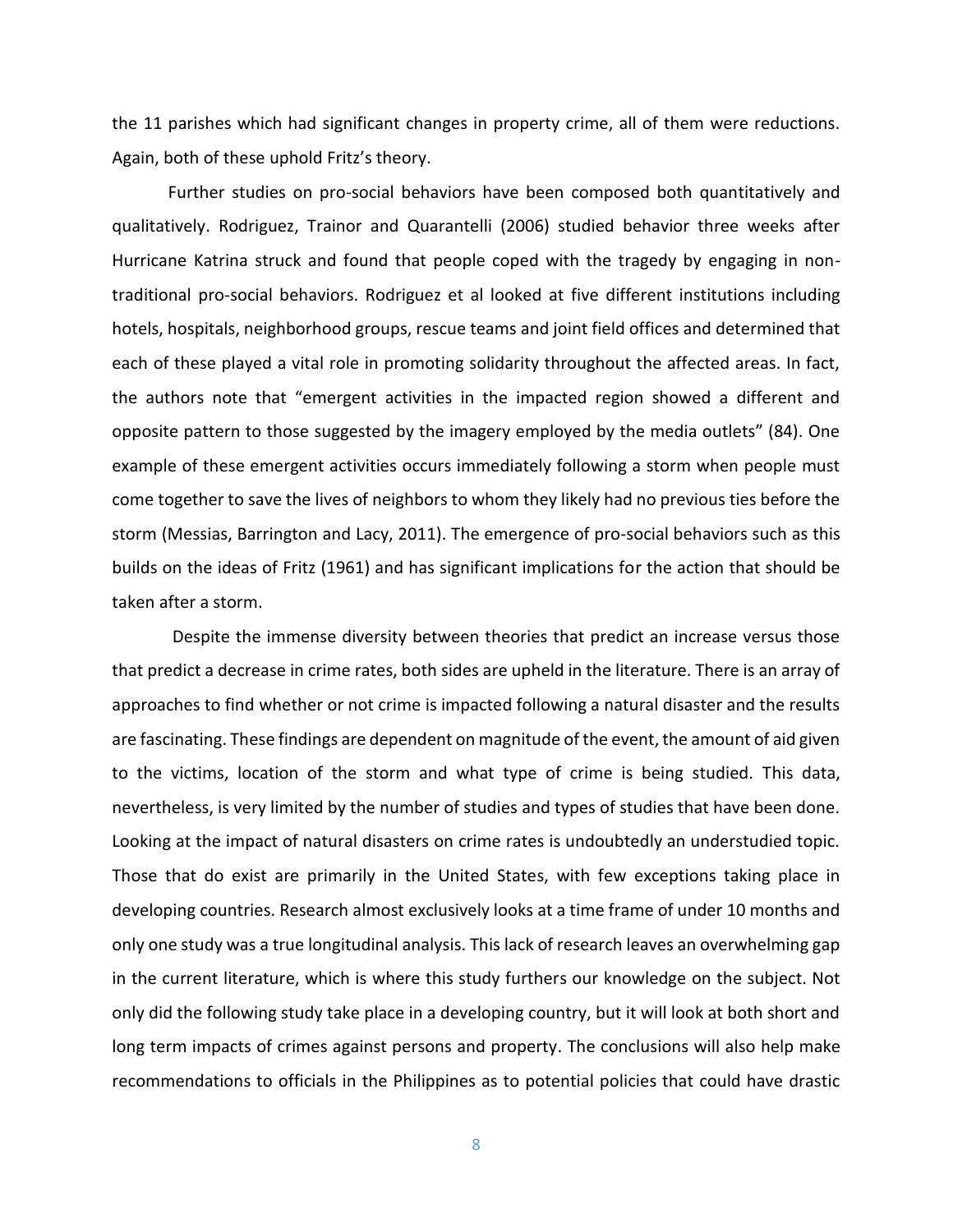impacts on the pattern of crimes following typhoons. The more we can learn about people's behavior after a natural disaster, the more prepared governments can be to allocate their limited resources where they will have the highest and most positive impact possible.

#### *c. Temperature and Crime Theoretical Literature*

There are two main disciplines which have created theories on the relationship between temperature and crime; psychology and sociology. Nearly a century before any theories were formalized, however, the correlation between heat and crime had been studied. The earliest research in this field observed and hypothesized that the spike in violence is due to the level of discomfort of individuals when it is hot outside. This was the ultimate conclusion in the seasonal study by Adolphe Quetelet in 1842, when he published the first known observations associating temperature and violence. Since then, it has been repeatedly documented that our immediate environment shapes our moods and behaviors (Bell, Garnand, and Heath, 1984; Griffitt, 1970; Griffitt &: Veitch, 1971) and many social scientists use this common knowledge to presume that a person who is in an environment with increased temperatures to the point of discomfort will engage in higher levels of violence towards those around them.

The earliest works done in the field of psychology postulated theories based on biological responses to heat. The first of these theories on the relationship between temperature and crime was published in 1939 by Dollard et al. His theory, called the frustration-aggression hypothesis presumes that in heat, the body reacts with frustration which then becomes aggression. If there is no outlet for this aggression, it will get displaced onto other individuals. Leonard Berkowitz expanded on this in 1989, 1990, and 1993. His research found that uncomfortable temperatures produce negative affects which will kindle thoughts and memories which are correlated with the fight or flight response. This could trigger an abnormal amount of violence if the urge to fight is not controlled.

Many social scientists take a different approach and attribute the link between temperature and crime to the Routine Activity Theory. This theory can be applied to both an increase in interpersonal crime as well as property crime. Interpersonal crime, according to this theory, would be impacted because more people tend to go outside when it is warm. This creates an environment where the three criteria of the theory: motivated offender, suitable target and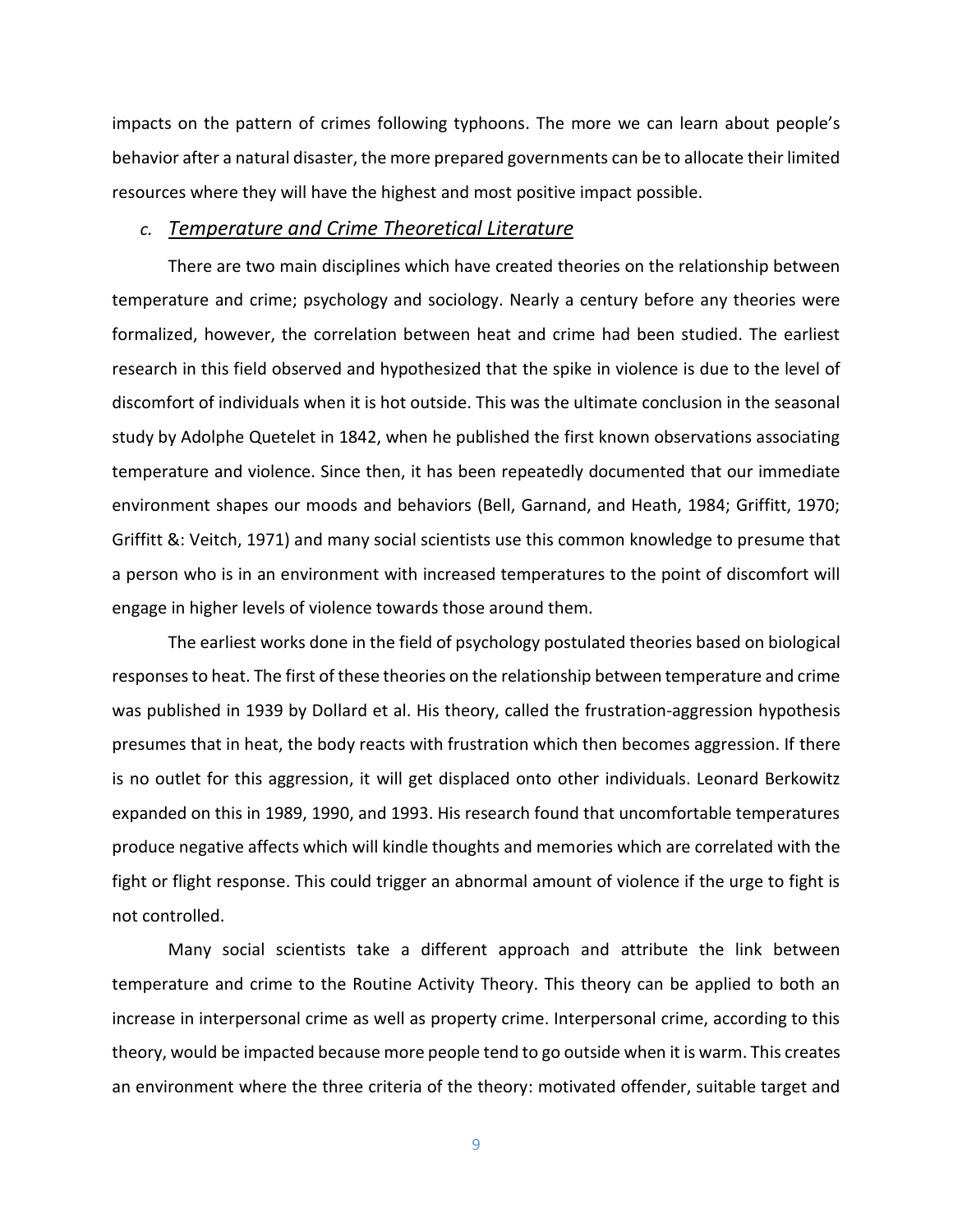lack of guardians or law enforcement, will collide more often. Similarly, property crime will be more prone to increase because as more people go outside, more properties are left unattended which again increases the number of "victims."

#### *d. Temperature and Crime Empirical Literature*

The relationship between heat and crime has been studied using a variety of environments and methods. One of the foundational studies associating high temperatures with aggression was done in 1986 by Kenrick and MacFarlane. They gathered observations in Arizona and found that those who had air-conditioning in their car were less aggressive drivers and honked less than those without air conditioning. A further application of this relationship looked at the reaction of baseball pitchers in warmer weather (Larrick et al, 2011). The authors found that in hot weather, pitchers tend to hit batters with a ball more often if their players had been hit by the opposing team's pitcher. Another study found that prisoners had significantly more rule infraction citations during the summer months than during any other time of the year, over a four year period (Haertzen et al, 1993). While these are all fairly unconventional applications of the temperature aggression hypothesis, there have also been several interesting studies done in a more conventional settings.

One such study found that both assaults and property crimes in Wales and England increase when the temperature is higher (Simon, 1992). He claims that assaults will increase because more people spent time outside, thus increasing the potential victim pool and the number of possible offenders. Property crime, on the other hand, increases because there are more properties left unattended so the opportunity of getting caught is minimal. In addition to finding that hot weather increases aggression, Anderson et al (1996) found that extreme cold temperatures have a similar effect in causing aggressive thoughts. Field studies also showed that there was a very clear association between heat and aggressive thoughts and behaviors, including horn-honking behavior, spousal abuse, violent crimes, and delivering electric shocks (Anderson, 1989).

There has been a surge of studies in the last several years which have shown how heat impacts a variety of aggressive behaviors in both individual and group situations. Effects have been revealed through the use of large panel data sets showing that heat significantly increases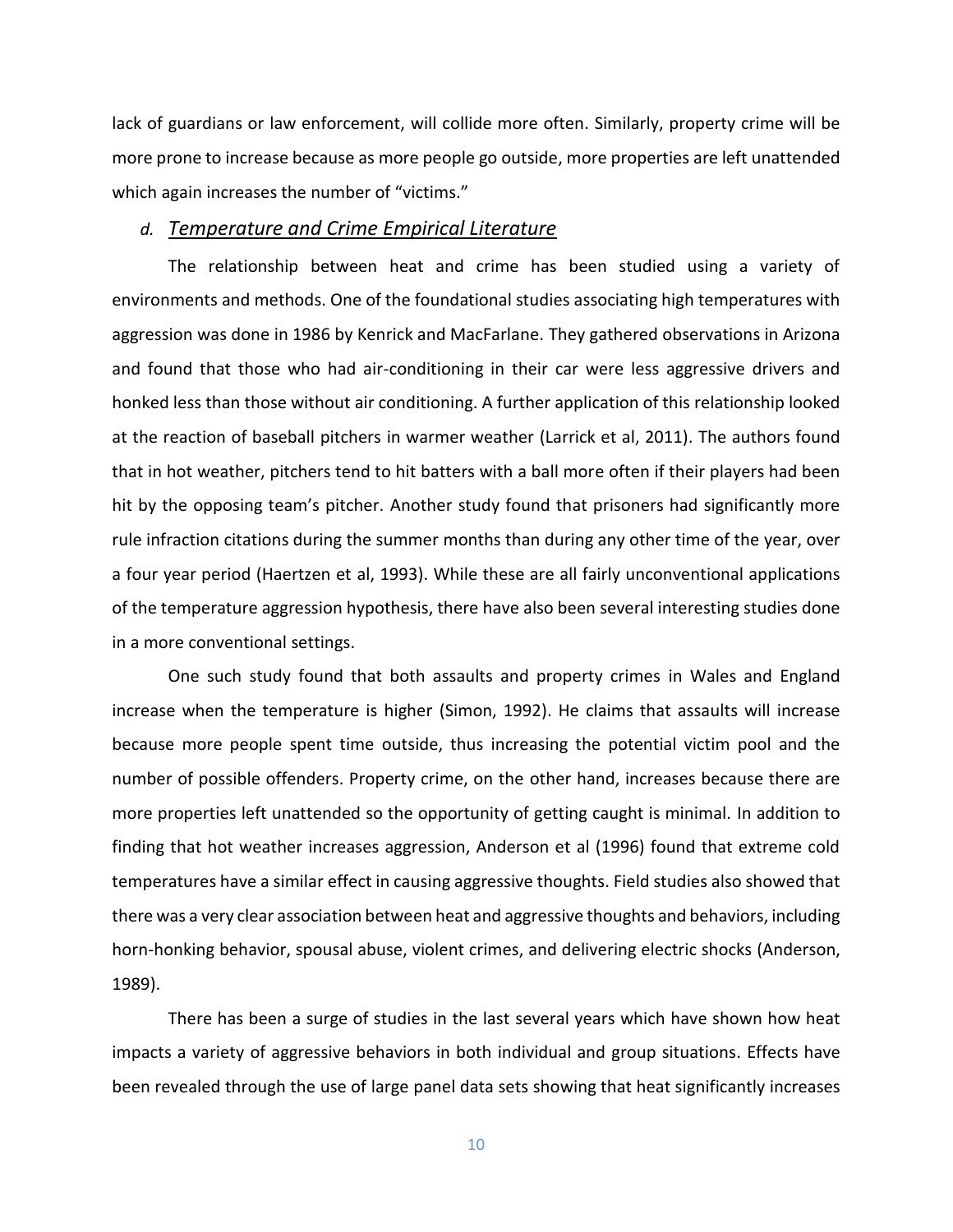the tendencies of human aggression in a variety of settings. These situations include civil conflict (Hsiang and Meng, 2014), riots and civil uprisings (Hsiang and Burke, 2013), and interpersonal violence (Cane et al, 2014; Hsiang et al, 2013). The type of studies done in this realm have very clearly shown that heat not only impacts an individual, but has large scale impacts on society. Each of these papers stress the importance of research in this field as our climate continues to get warmer.

# III. DATA

To estimate the impacts of typhoons on crime rates, secondary data was used for both weather shocks and crime measures. As a supplemental element, qualitative data was collected in the forms of both interviews and focus groups.

#### *a. Crime Data*

The crime statistics exploited for this study were obtained directly from the Philippine National Police (PNP) in the department of the Directorate for Investigation and Detective Management (DIDM), located at the national headquarters in Manila, Philippines. The data was compiled from each of the 17 Regional Police Offices from 1990 until 2008. Throughout these 19 years, the standards of crime reporting remained consistent but the administrative borders of the regions went through several divisions. To account for these changes, some of the regional crime data had to be combined so as to keep consistency over the areas where crimes were reported. After this consolidation, there were a total of 13 regions for which fluctuations in crime rates could be estimated.

The types of crimes in each of these regions was broken down into index and non-index crimes. Index crimes were further differentiated into 6 categories: murder, homicide, physical injury, rape, robbery and theft. Each of these statistics was based solely on crimes reported to the police. Because of the severe distrust of officials, in many neighborhoods (locally called *Barangays),* in many cases crimes were reported to the community leaders, rather than directly to police. Barangay leaders often relayed the crime reports to the police, but not always. According to conversations with local citizens both on and off the record, this type of informal reporting appeared to be common practice across the country. This would suggest that there should not be great concern with using biased data. However, if there is an impact on the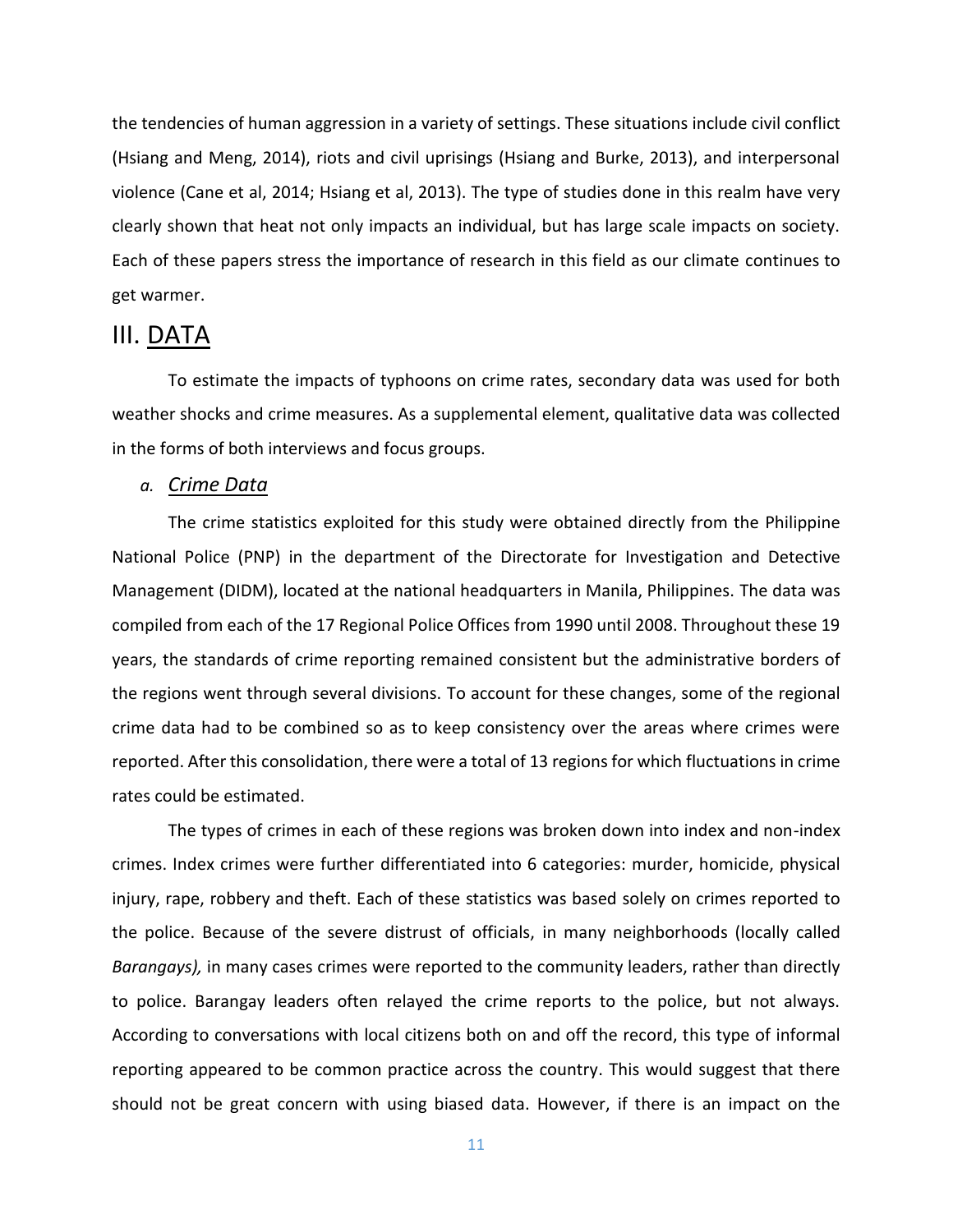estimations due to insufficient reporting, it would create a downward bias on the results reflecting a smaller impact than would otherwise be seen.

Table 1 summarizes each of the officially reported crimes which are used in the estimations that follow. The crime rates are given as a rate per 100,000 people in the region. For example, the first row shows homicides. The minimum number of homicides across the 13 regions in a specific year was nearly 2 homicides per 100,000 people in that given region. As this table shows, there is significant variation among each of the crimes.

| <b>Descriptive Statistics</b>     |     |         |           |        | Table 1    |
|-----------------------------------|-----|---------|-----------|--------|------------|
| Variable                          | Obs | Mean    | Std. Dev. | Min    | <b>Max</b> |
| <b>Homicide Rate</b>              | 247 | 7.283   | 4.157     | 1.949  | 21.463     |
| <b>Murder Rate</b>                | 247 | 9.740   | 4.995     | 2.970  | 37.454     |
| <b>Physical Injury Rate</b>       | 247 | 21.570  | 12.612    | 5.145  | 77.979     |
| <b>Rape Rate</b>                  | 247 | 3.636   | 1.145     | 0.828  | 7.3063     |
| <b>Total Crimes Against</b>       |     |         |           |        |            |
| <b>Persons Rate</b>               | 247 | 42.230  | 19.385    | 14.275 | 113.171    |
| <b>Robbery Rate</b>               | 247 | 10.693  | 9.602     | 2.366  | 57.675     |
| <b>Theft Rate</b>                 | 247 | 15.909  | 16.966    | 1.866  | 102.440    |
| <b>Total Crimes Against</b>       |     |         |           |        |            |
| <b>Property Rate</b>              | 247 | 26.602  | 25.903    | 5.158  | 160.115    |
| <b>Index Crime Rate</b>           | 247 | 68.833  | 41.679    | 22.875 | 255.700    |
| <b>Non-Index Crime Rate</b>       | 247 | 47.870  | 24.701    | 11.879 | 170.255    |
| <b>Total Crime Rate</b>           | 247 | 116.704 | 60.985    | 37.288 | 376.163    |
| *Crime rates are per 100,000 pop. |     |         |           |        |            |

#### *b. Wind-speed Data*

Yearly typhoon wind speed observations were taken from Solomon Hsiang's (2010) data set. This is a comprehensive collection of every typhoon that has occurred from years 1950 through 2008. During that span, he documents 837 storms which passed through the Philippines. Hsiang recreated the wind field for each storm and measured the wind speed every 6 hours that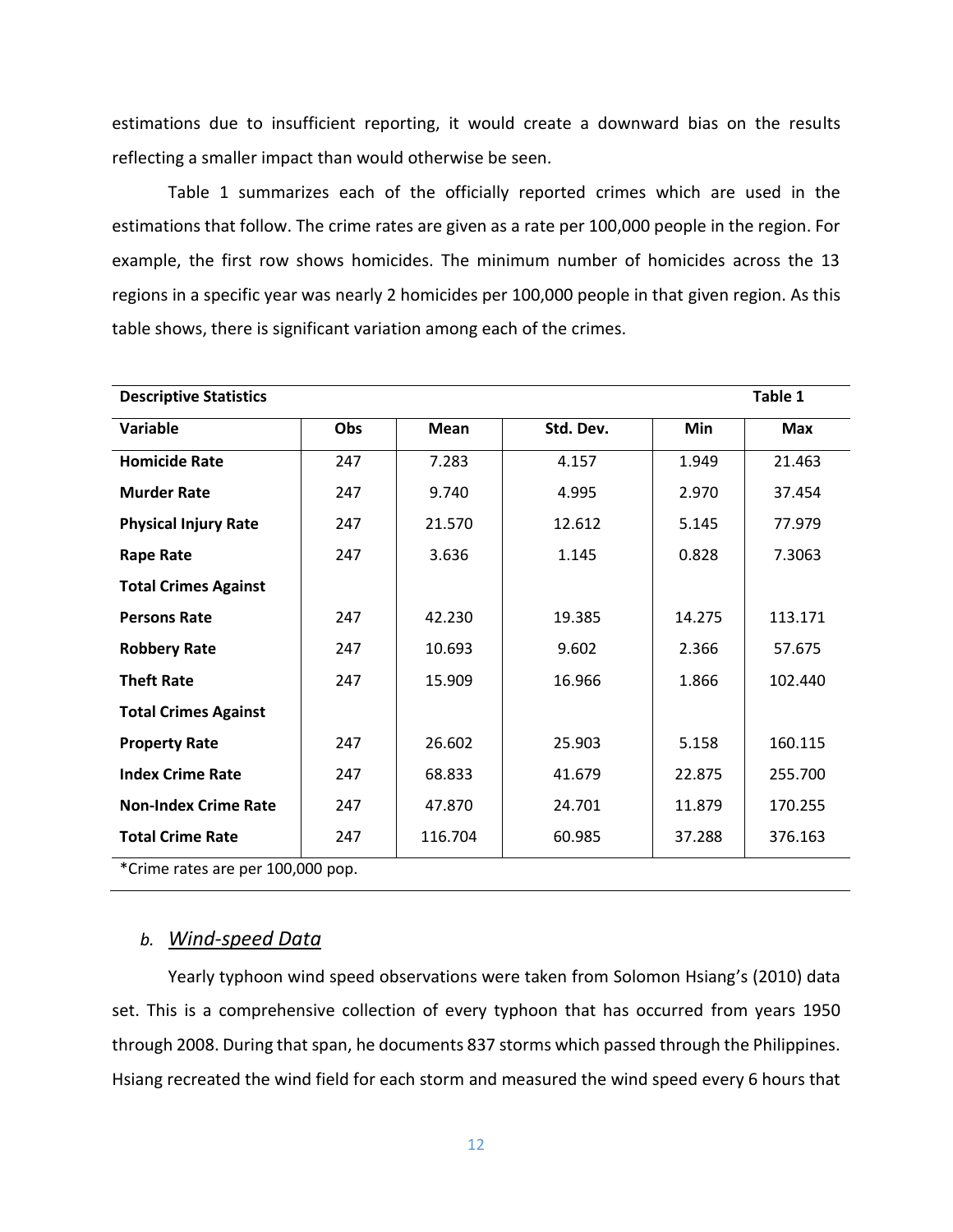the typhoon was over land in the Philippines. To get the full reconstruction, the author used a program called the Limited Information Cyclone Reconstruction and Integration for Climate and Economics, LICRICE. The wind field for each region is approximated by taking the maximum wind speed across each pixel, which is  $1/34^{\circ}$  X  $1/34^{\circ}$ , within each province or region. This average is then taken across all storms in a given year for each pixel and made into a single average yearly observation of wind speed in each region which is measured in meters per second. Although this data is complete at both the Provincial and the Regional levels, the PNP was only able to provide data at the regional level so those are the figures implemented in these estimations.

Table 2 below shows the descriptive statistics for yearly wind speed, temperature and rainfall. The most crucial source of variation for the identification strategy to hold is the variance in trajectory and strength of the wind in each region. As table 2 shows, the minimum wind speed in a region was zero meters per second. This highlights the variation of typhoon wind speed, pointing out that some regions were not hit by storms in certain years. Throughout the 19 years of data analysis, this occurred a total of three times in two regions.

#### *c. Rainfall and Temperature Data*

Precipitation and temperature data were also used to test for any significance of these variables on crime rates. This information was obtained from Hsiang and Anttila-Hughes' (2013) complete data set. Temperature records were originally acquired from the National Center for Environmental Prediction (NCEP) using the Climate Data Assimilation System I (CDAS1). This reports the average high temperature in Celsius for every year in each region.

Rainfall data was gathered using Merged Analysis of Precipitation (CMAP) at the Climate Prediction Center (CPC). The precipitation measure accounts for the total average precipitation in a given region each year, measured in centimeters.

While there is less variation in temperature than either wind speed or precipitation, it is still an important addition to this research. As discussed above, previous studies have found significant impacts on crime due to changes in temperature. As such, including this in the regressions will give an estimation on whether small changes in temperature have an effect on crime rates in the Philippines.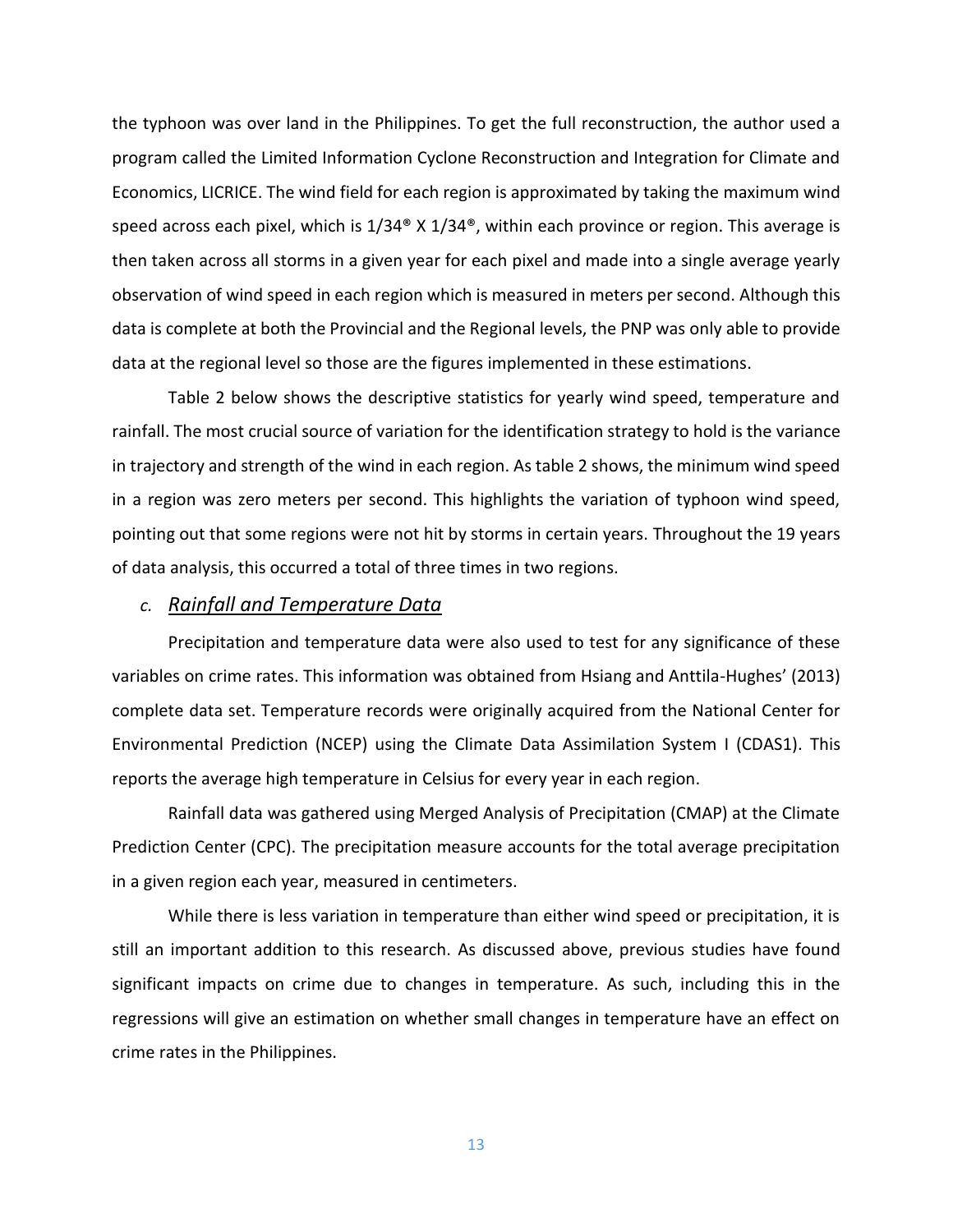| <b>Descriptive Statistics</b> |            |        |           |        | Table 2    |
|-------------------------------|------------|--------|-----------|--------|------------|
| Variable                      | <b>Obs</b> | Mean   | Std. Dev. | Min    | <b>Max</b> |
|                               |            |        |           |        |            |
| <b>Wind Speed</b>             | 247        | 16.892 | 9.816     | 0      | 41.379     |
| Precipitation                 | 247        | 73.052 | 13.802    | 42.376 | 105.331    |
| <b>Temperature</b>            | 247        | 27.430 | 0.737     | 25.228 | 28.823     |

#### *d. Qualitative Data*

In addition to quantitative data, interviews and focus groups gave further insights into the perceptions of the changes in crime rates due to the weather shocks. Over the course of eight weeks, I conducted 2 focus groups and 27 in-depth interviews. The first focus group consisted of 7 women who were community "block" leaders in a village just outside of metro-Manila. The second focus group had 2 women and 1 man from a small rural village in the mountains of the Ifugao region. The interviews were primarily held in metro-Manila since that is where nearly all of the organizations have their headquarters. Those that were asked to take part in the interviews were people who had first-hand experience with the effects of typhoons and, in most cases, also had experience with disaster relief, agriculture, or criminal behavior.

The two focus groups lasted for approximately one hour each and the interviews lasted in the range of 20 minutes to one hour. During that time, the participants were asked what 'crime' meant to them and what they think cause people to commit crimes. The participants were then asked to tell stories about their experiences with typhoons. This included questions regarding their biggest concerns before, during, and after a typhoon and what the most harmful element of the storm is. If the issue of crime or safety had not come up during their story-telling, I asked questions regarding their feeling of personal safety and the security of their possessions before and after a typhoon strikes. While this data was not directly added into the quantitative estimations, the discussions helped frame the arguments in the following sections. The insights of local populations and professionals in these areas of interest were invaluable sources in helping to identify potential channels through which the results take place.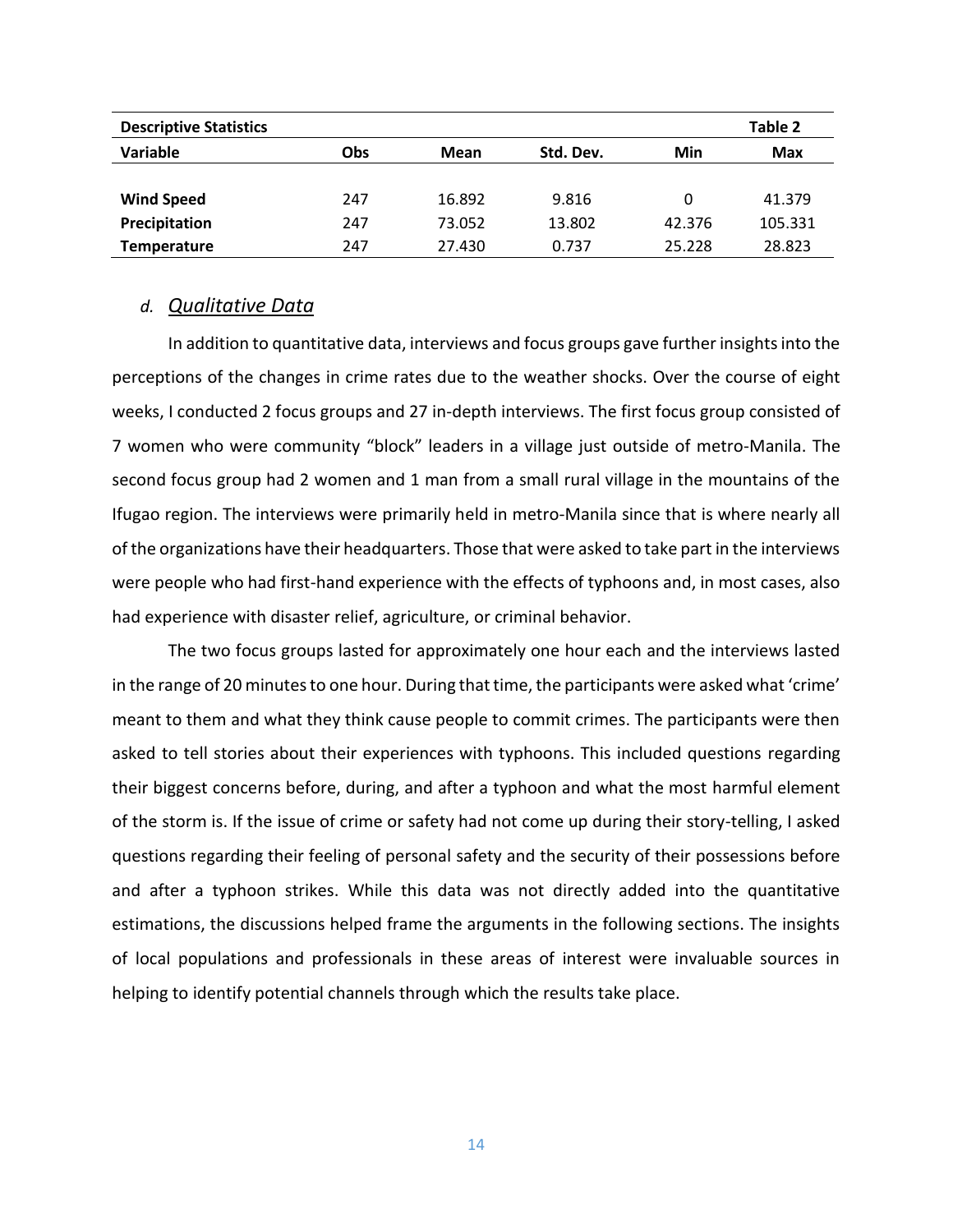# IV. IDENTIFICATION

The basic premise of this study relies on the variation of wind speed, precipitation, and temperature shocks in each region across time. The Philippines is an ideal location for studying these weather shocks, with typhoons being particularly relevant. While there are many countries that would be sufficient to study the effects of temperature on crime, there are a select few which are struck by disasters as frequently as the Philippines, which allows for the effective use of panel data. The Philippines are located in one of the most active storm belts on the planet which makes it possible to gain useful insights into the short and long term impacts of typhoons on crime rates.

Typhoons are fully exogenous forces that strike the Philippines every year. Each is different in size and intensity, with the storms ranging from a strong wind to a severe storm. There is also significant variation in where they strike as well as the number that hit each region in a given year. Although there are general patterns, there is no set path that the typhoons follow, and every year, each region is affected differently. In addition to the variation of these storms, there is also a definitive space which the typhoon occupies at any given time. This allows for highly precise wind-speed data.

Typhoons often bring both high wind speeds and a large amount of precipitation to any region it strikes. To more accurately determine what is causing the changes in rates and when the changes occur, we break down the variables into wind-speed and precipitation. Although logically it would seem that wind speed and precipitation are highly correlated, there is actually just a 23% correlation between the two since there is rainfall throughout the year in each region. Because of this, both variables can be added in to the regression without creating problems of collinearity.

The identification for temperature is based on much smaller variation than typhoons. The Philippines is a tropical country with consistently warm temperatures. The data does not show any large temperature shocks over the time period of interest, however because of the relatively stable temperature patterns, any small changes in average yearly temperature could show large scale impacts on crime rates. Since the climate tends to be fairly warm year around, theories based off of routine activity theory would likely no longer be relevant. For example, the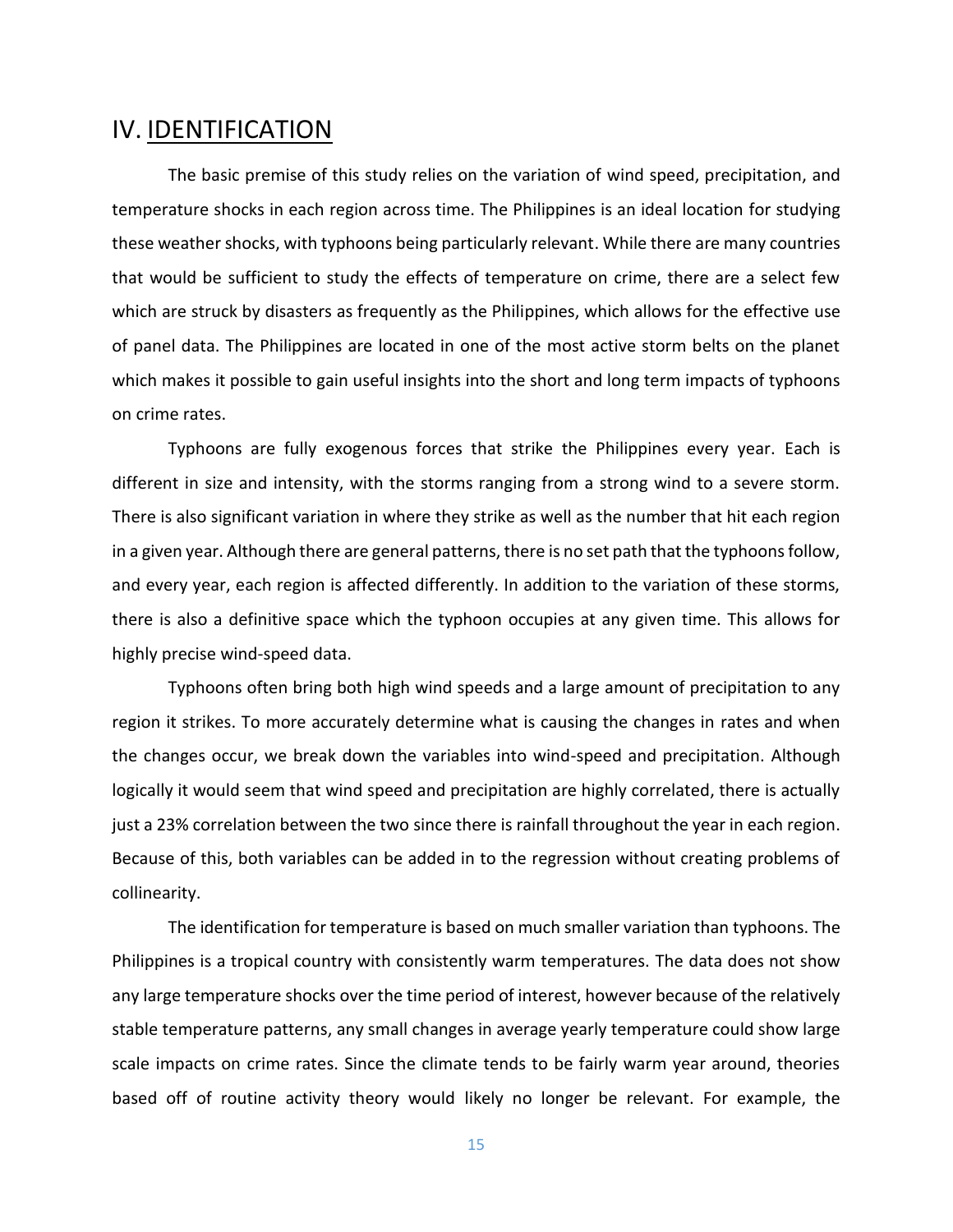suggestion that crime increases because people tend to go outdoors when it is warmer, would not be a viable solution anymore as the temperature increases are not large enough to drive that behavior. It could, however, be a significant enough change in temperature to influence biological responses or other reactions to the elevated temperature.

Because of this random variation of typhoons and temperature, I was able to use a distributed lag OLS model to empirically estimate the impact that different weather variables have on crime rates. In addition to concurrent yearly weather patterns, there is a one year lag added in to the equation for each of the variables. Previous research has found that there are significant economic impacts in the years after a typhoon hits a region which could impact criminal decision making during that time period (Anttila-Hughes and Hsiang, 2013). This lag will account for changes that occur in the one year following a typhoon to see if crime rates follow a similar pattern. The repeated exposure to these events allow for the use of panel data. Both the variation of the events and the use of panel data strengthen the identification strategy used in this study.

The results were estimated using an ordinary least square distributed lag model. The general equation that was used is:

# *Yrt = β0+β1Wrt,t-1+β2Prt,t-1+β3Trt, t-1+ µt + τt+ Ɛ*

Where  $Y_{tc}$  is the crime rate, W is the wind speed, T is temperature, P is precipitation, t is time, r is the region, *τ* is region fixed effects, µ is year fixed effects and Ɛ is the error that is not explained by these variables. To account for heteroskedasticity in the data, this model includes robust standard errors.

There could be concern that some regions may have cultural values or other unobservable characteristics that may inherently lead them to have differing criminal reactions to typhoon exposure or temperature variation. To address this possibility, regional fixed effects are added in to absorb any cross-sectional differences. Year fixed effects are also added in to control for any pattern within the region over time that may influence the crime rates.

As with any research, there is some unease with the potential validity of a few aspects of the study. One such issue may result from the number of observations. There are only 247 total observations, but with the one year lag, that decreases to 234. There is a chance that this is too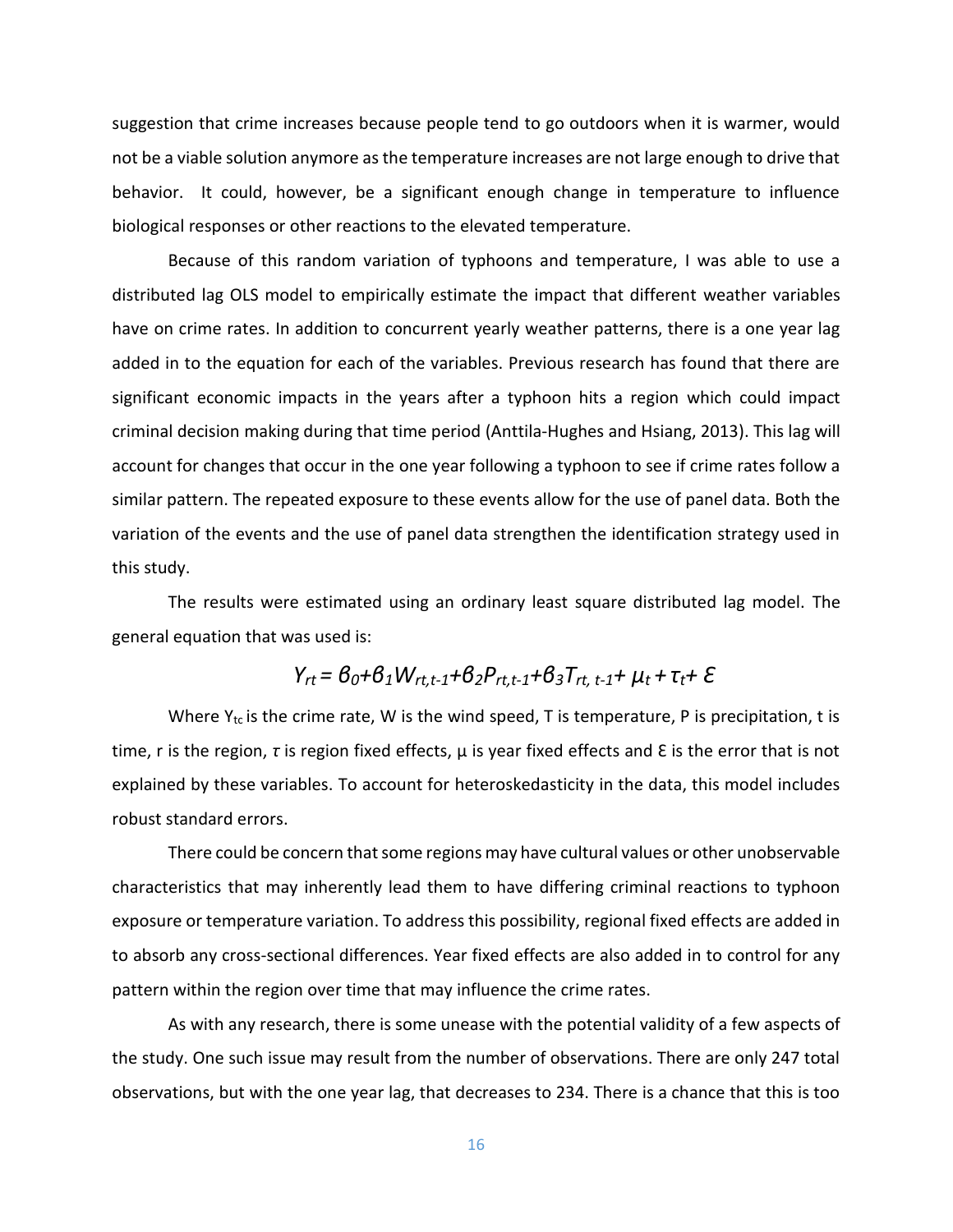small to find the true impacts. In spite of this, the qualitative data matches very well with most of the quantitative results. This would lead us to believe that the general direction of the impacts is accurate, although the magnitude may be less precise than it would otherwise be with more data. This concern could be rectified with more years of data or doing a similar study using provincial rather than regional data. A second potential issue is that the police are widely perceived to be a corrupt agency. This could affect the crimes reported but if this is the case, there is likely the same pattern across all of the regions which would not greatly impact the overall effect. The fixed effects should also account for much of the variation due to political or police corruption. Third, there is some concern that after a typhoon strikes, a police station or roads leading to a police station could be washed out causing the inability for citizens to report crimes. While this may seem like a substantial problem in data reporting, I believe that each region would be equally likely to face this problem. Infrastructure throughout the country is in poor condition. Even in cities and towns where roads are paved, there is constant concern of flooding, sinkholes and landslides leading to roads being unusable. As such, there would be little to no bias in the data since all regions would be similarly affected by the problem. Despite these weaknesses, the quantitative results found seem to corroborate those found in other literature as well as sync with the qualitative results.

# V. RESULTS AND DISCUSSION

This section presents the quantitative results gathered from running the regressions described above. The qualitative data will also be interjected as evidence which either supports or counters the empirical findings.

#### *a. Crimes Against Persons*

The first set of OLS estimations look at the impact that wind-speed, precipitation, and temperature have on crime rates against persons. This group of crimes include murder, homicide, physical injury and rape as well as the aggregate effect on total crimes against persons. Table 3 shows the impact of the three weather variables in the concurrent year and their 1 year lagged effects across each type of crime. Beginning with the impact of wind-speed, this table shows that there is no significant effect in any crime rates against persons during the concurrent or 1 year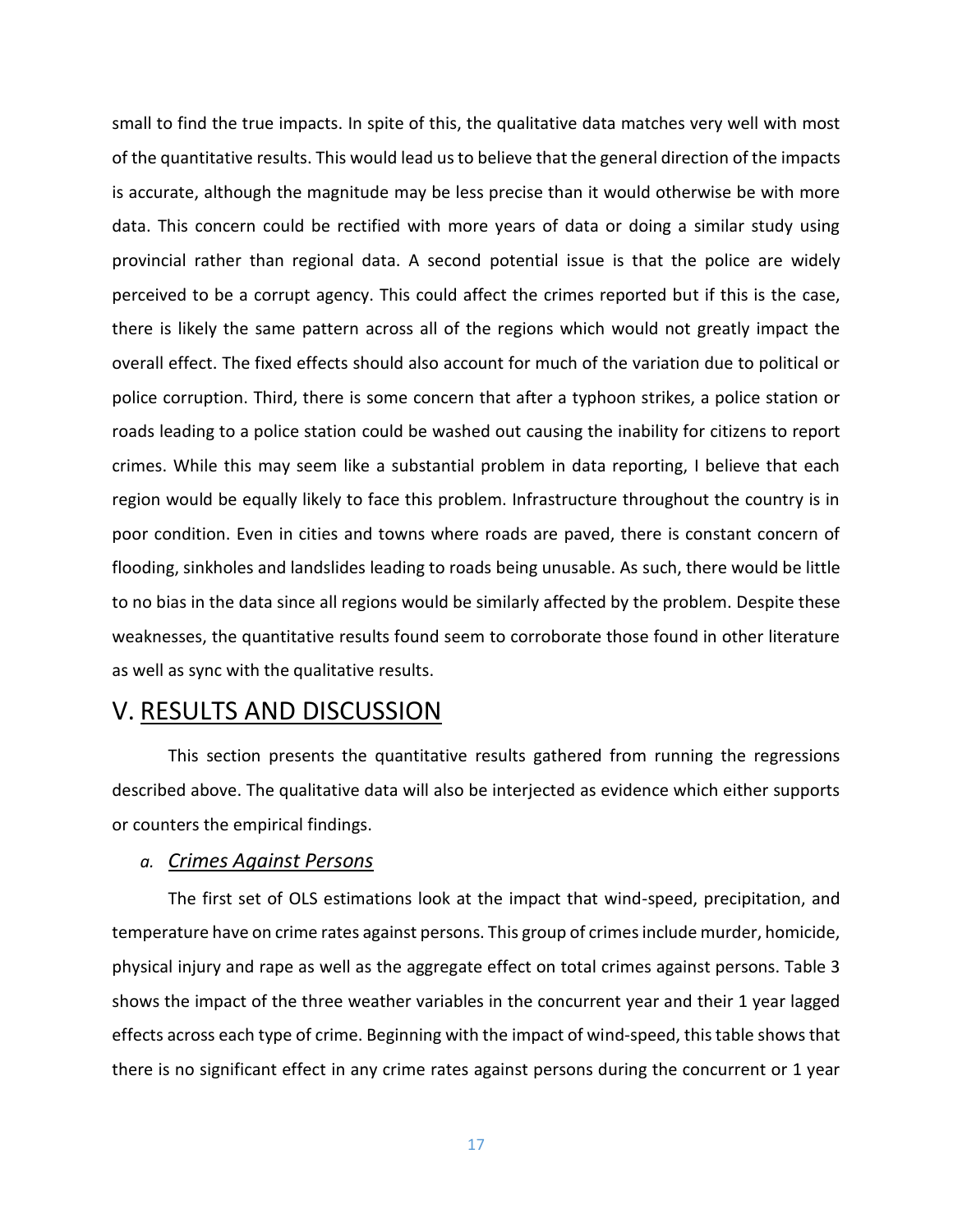| <b>Crimes Against</b><br><b>Persons</b>                                                                     |                                       |                  |                       |                  | Table 3                                                      |
|-------------------------------------------------------------------------------------------------------------|---------------------------------------|------------------|-----------------------|------------------|--------------------------------------------------------------|
| <b>Variables</b>                                                                                            | <b>Physical</b><br><b>Injury Rate</b> | Homicide<br>Rate | <b>Murder</b><br>Rate | <b>Rape Rate</b> | <b>Total Crimes</b><br><b>Against</b><br><b>Persons Rate</b> |
|                                                                                                             |                                       |                  |                       |                  |                                                              |
| <b>Wind Speed</b>                                                                                           | 0.013                                 | $-0.026$         | 0.003                 | $-0.003$         | $-0.013$                                                     |
|                                                                                                             | $(-0.083)$                            | $(-0.024)$       | $(-0.033)$            | $(-0.012)$       | $(-0.124)$                                                   |
| <b>Lagged Wind Speed</b>                                                                                    | 0.102                                 | $-0.009$         | 0.030                 | 0.005            | 0.128                                                        |
|                                                                                                             | $(-0.081)$                            | $(-0.023)$       | $(-0.027)$            | $(-0.011)$       | $(-0.112)$                                                   |
| Precipitation                                                                                               | $-0.160**$                            | $-0.003$         | $-0.046$              | $-0.007$         | $-0.217*$                                                    |
|                                                                                                             | $(-0.075)$                            | $(-0.029)$       | $(-0.035)$            | $(-0.013)$       | $(-0.112)$                                                   |
| <b>Lagged Precipitation</b>                                                                                 | $-0.003$                              | $-0.021$         | $-0.040$              | 0.002            | $-0.063$                                                     |
|                                                                                                             | $(-0.073)$                            | $(-0.026)$       | $(-0.033)$            | $(-0.011)$       | $(-0.107)$                                                   |
| <b>Temperature</b>                                                                                          | 1.062                                 | 1.54             | $3.821*$              | 0.605            | 7.028                                                        |
|                                                                                                             | $(-4.556)$                            | $(-1.315)$       | $(-2.139)$            | $(-0.653)$       | $(-6.456)$                                                   |
| <b>Lagged Temperature</b>                                                                                   | $-3.845$                              | 1.523            | $3.193**$             | 0.48             | 1.35                                                         |
|                                                                                                             | $(-4.372)$                            | $(-1.071)$       | $(-1.565)$            | $(-0.557)$       | $(-6.141)$                                                   |
| <b>Constant</b>                                                                                             | 106.1                                 | $-77.25*$        | $-183.6***$           | $-24.73$         | $-179.5$                                                     |
|                                                                                                             | $-121.6$                              | $-41.6$          | $-65.11$              | $-17.27$         | $-182$                                                       |
| <b>Observations</b>                                                                                         | 234                                   | 234              | 234                   | 234              | 234                                                          |
| R-squared                                                                                                   | 0.769                                 | 0.845            | 0.802                 | 0.56             | 0.817                                                        |
| Note: Observations made at the region level. Standard Errors (robust) are in brackets. ***p<0.01, **p<0.05, |                                       |                  |                       |                  |                                                              |
| *p<0.1. Includes year and region level fixed effects.                                                       |                                       |                  |                       |                  |                                                              |

lag due to increased wind-speed. However, this is not true of the other two weather variables in this table.

Table 3 reports that, for each centimeter of additional precipitation across a region, the rate of physical injury decreases by .16 assaults per 100,000 people. The total crimes against persons is also impacted by the amount of precipitation. For each additional centimeter over the average amount of rainfall, total crimes against persons decreases by .217 incidents per 100,000 people. This finding is consistent with the literature on pro-social behavior. Increased precipitation could indicate higher levels of flooding, landslides and washed out roads. According to Fritz (1961) and much of the research on disasters, there is an increase in pro-social tendencies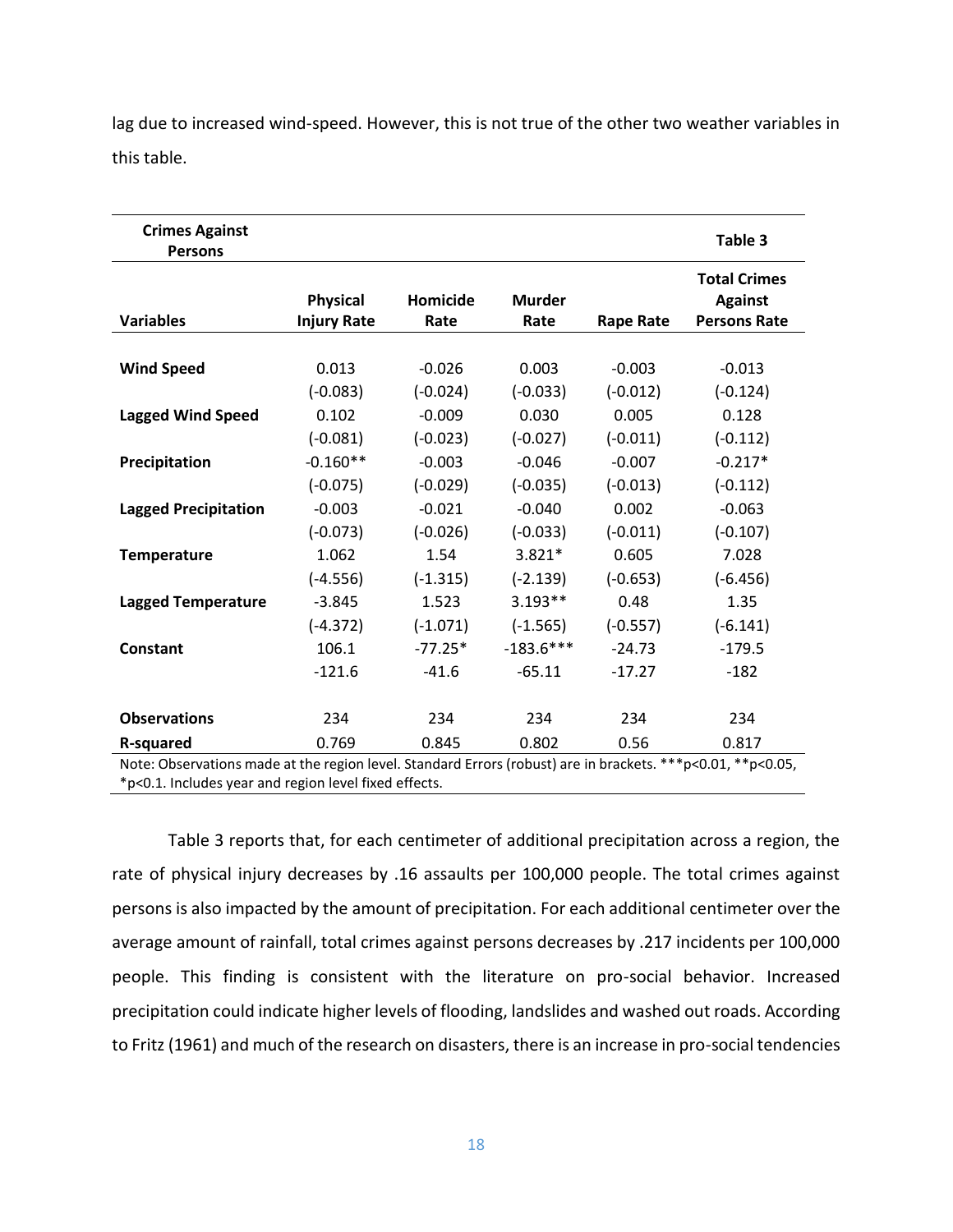which would decrease inter-personal conflicts and assaults. Lagged precipitation appears to have no effect on crimes against persons.

Precipitation is not the only variable that has an effect on this category of crimes. According to these estimations, an increase in average yearly temperature of just 1 degree leads to almost 4 additional murders per 100,000 in the concurrent year and just over 3 additional murders in the year following higher than average temperature. The contemporaneous estimate is consistent with a multitude of studies in the literature. Since the foundational study done by Kenrick (1986), dozens studies have found links of temperature on violence, war, civil disobedience, riots and many more (Anderson, 1987, 1996; Hsiang, 2013; Cane et al., 2014; Hsiang and Meng, 2014; Hsiang and Burke, 2013; Hsiang, Burke and Miguel, 2013). The magnitude and significance of this result pair well with current literature stating that increased temperature will increase crime and conflict.

During the focus groups and interviews, people stated that they did not feel any more threatened for their personal safety following a storm. While this is consistent with the findings for typhoons, there was also no mention of increased aggression during times of unusual levels of heat. As previously stated, this could be due to the relatively stable hot climate that those in the Philippines face year around, which makes it difficult to differentiate one hot day to the next if the variation in temperature is not large enough. Unfortunately, there is no previous work stating the threshold at which biological changes take place, so this is not a testable hypothesis.

#### *b. Crimes Against Property*

Wind-speed, precipitation and temperature are all found to have significant impacts on crimes against property which is consistent with previous work done in the field of economics. Table 4 presents the impacts of the three weather variables on theft and robbery rates, and on total crimes against property. In the concurrent year, precipitation is the only weather shock to significantly impact theft rates. An increase of 1 centimeter of rainfall is estimated to yield a decrease in thefts of .365 per 100,000. An alternative way of framing this result is that a decrease in temperature could cause an increase in theft. As a largely agrarian country, the Philippines is heavily reliant on rainfall to water their crops. If there is a bad year of rain, the effects could be highly damaging to the income of a household. There is wide variation of average rainfalls across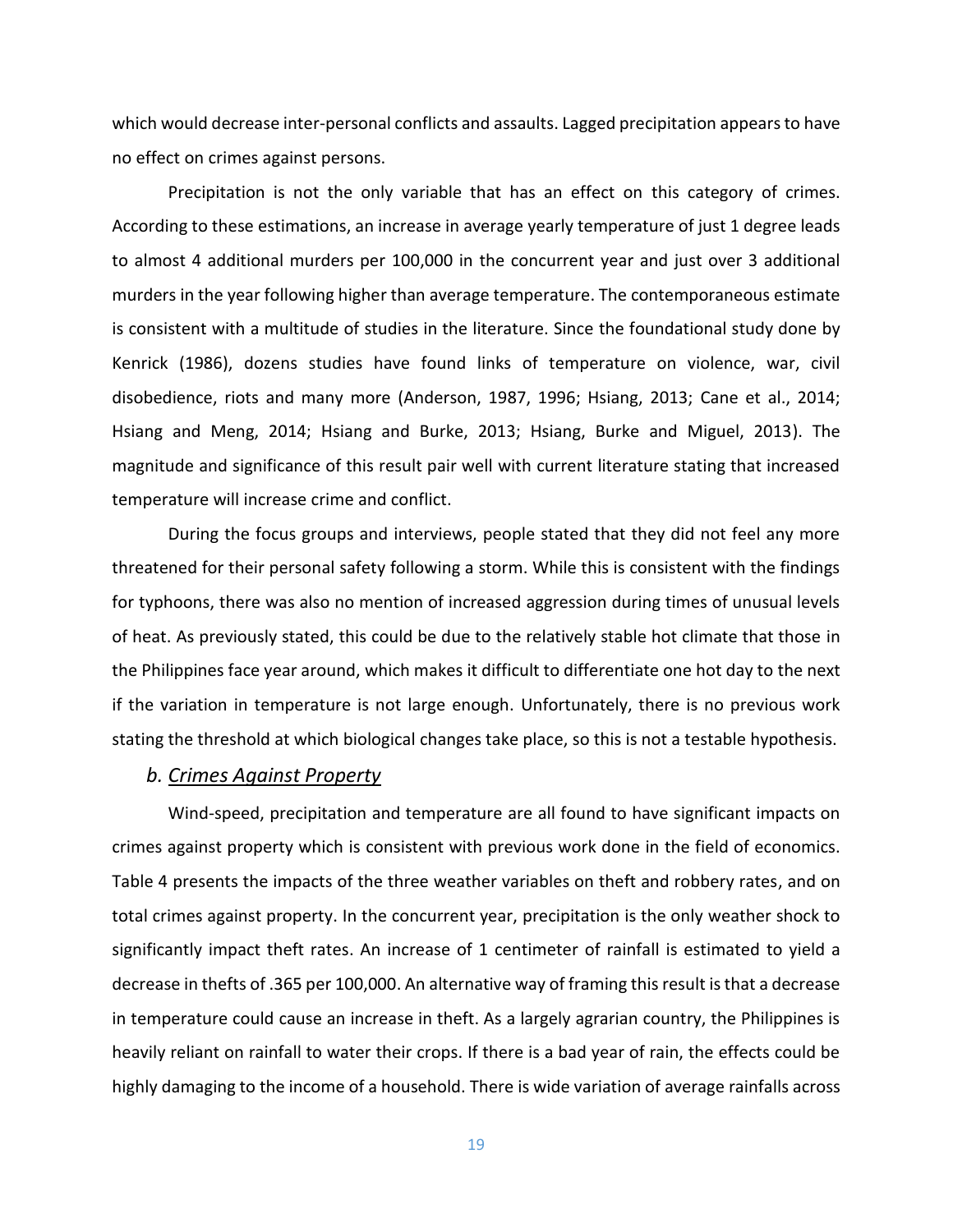the country, but presumably within any region, an unusually dry year will cause crops to have a less than sustainable yield, creating a need for people to steal in an effort to support their household. Consequently, there would likely be lasting effects into the year after as well, since low crop yield would negatively impact the ability of a family to save for the following year. This hypothesis is supported in the results for the lagged year. In the 1 year lag, according to the inverted estimations, a decrease of 1 cm of precipitation increases the theft rate by .203 per 100,000.

| <b>Crimes Against</b><br>Property                                                    |                   |                 | Table 4                                                |  |
|--------------------------------------------------------------------------------------|-------------------|-----------------|--------------------------------------------------------|--|
| <b>VARIABLES</b>                                                                     | <b>Theft Rate</b> | Robbery<br>Rate | <b>Total Crimes</b><br><b>Against Property</b><br>Rate |  |
|                                                                                      |                   |                 |                                                        |  |
| <b>Wind Speed</b>                                                                    | 0.088             | 0.040           | 0.129                                                  |  |
|                                                                                      | $(-0.092)$        | $(-0.047)$      | $(-0.133)$                                             |  |
| <b>Lagged Wind Speed</b>                                                             | $0.262***$        | 0.091           | $0.353**$                                              |  |
|                                                                                      | $(-0.095)$        | $(-0.059)$      | $(-0.143)$                                             |  |
| Precipitation                                                                        | $-0.365***$       | $-0.061$        | $-0.427***$                                            |  |
|                                                                                      | $(-0.093)$        | $(-0.056)$      | $(-0.144)$                                             |  |
| <b>Lagged Precipitation</b>                                                          | $-0.203**$        | $-0.015$        | $-0.219$                                               |  |
|                                                                                      | $(-0.088)$        | $(-0.053)$      | $(-0.136)$                                             |  |
| <b>Temperature</b>                                                                   | 4.89              | 1.075           | 5.964                                                  |  |
|                                                                                      | $(-5.084)$        | $(-2.78)$       | $(-7.626)$                                             |  |
| <b>Lagged Temperature</b>                                                            | $-8.650*$         | $-3.549$        | $-12.2$                                                |  |
|                                                                                      | $(-5.04)$         | $(-3.009)$      | $(-7.567)$                                             |  |
| <b>Constant</b>                                                                      | 152.4             | 79.79           | 232.2                                                  |  |
|                                                                                      | $-145.4$          | $-86.01$        | $-220.3$                                               |  |
| <b>Observations</b>                                                                  | 234               | 234             | 234                                                    |  |
| <b>R-squared</b>                                                                     | 0.831             | 0.854           | 0.848                                                  |  |
| Note: Observations made at the region level. Standard Errors (robust) are in         |                   |                 |                                                        |  |
| brackets. ***p<0.01, **p<0.05, *p<0.1. Includes year and region level fixed effects. |                   |                 |                                                        |  |

Reversing the interpretation again, there are several other hypotheses which, while less likely, one could plausibly use to explain the decrease in theft rates due to an increase in precipitation. One hypothesis is that there is destruction of infrastructure within and between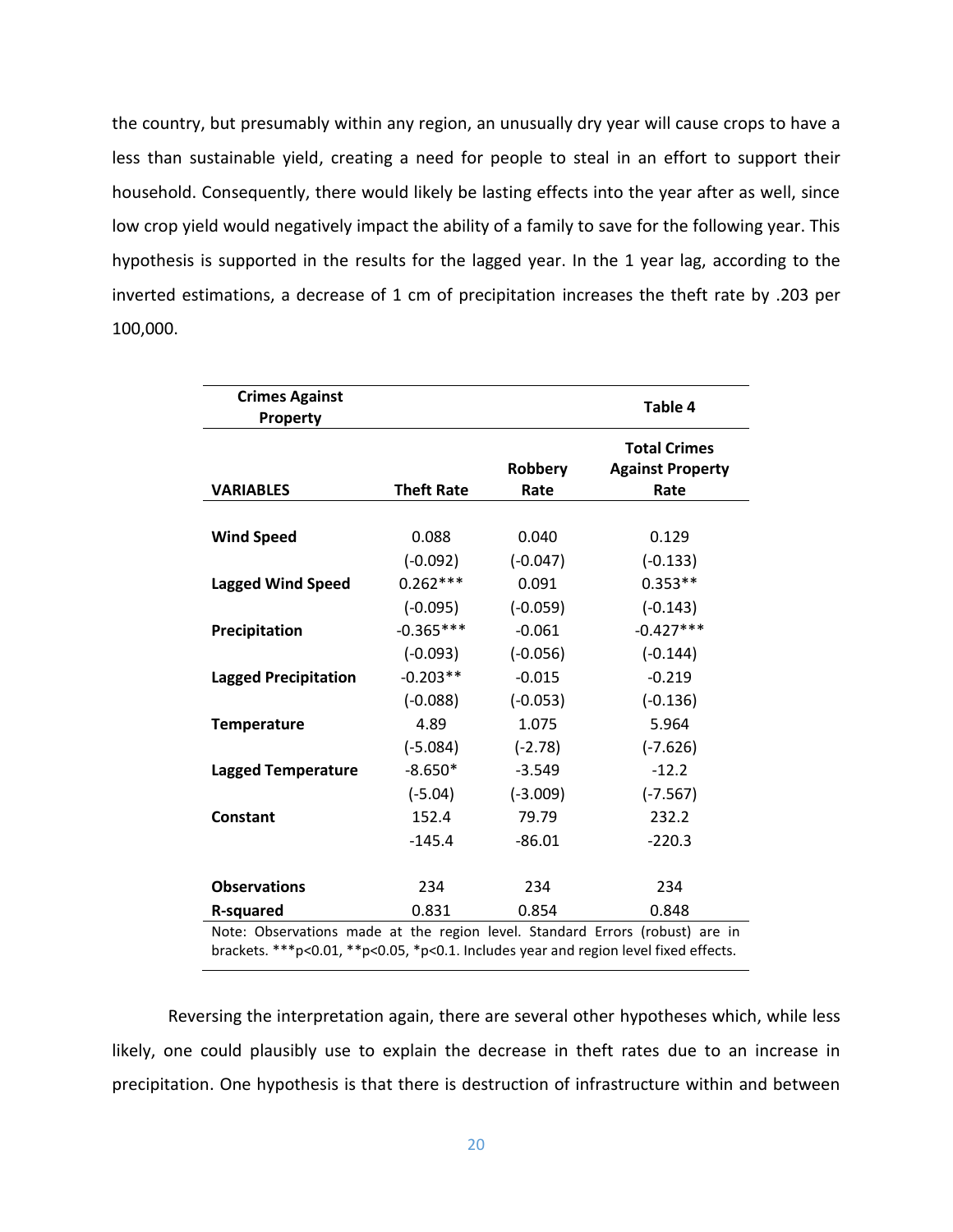villages due to washed out roads, landslides or general flooding damage. While gathering the qualitative data, many of the participants mentioned that during and after a heavy rainfall, the water often destroys parts of the frail infrastructure which renders citizens incapable to move between villages. Many of the participants made a point to say that they were never concerned that people from their own village would commit any crimes against fellow community members, rather, they were worried about people coming in from neighboring villages to steal from them. If there is no feasible way for a person to move from village to village, then the ability to steal from nearby villages declines.

A more altruistic theory regarding the decrease in crime rates during a year of higher precipitation is an increase in pro-social behavior. Many participants in our interviews stressed that in times of need, community members always came together to help each other. This could be anything from giving a family a place to stay or helping clear a mudslide off of the road or even rebuilding houses and community buildings together. After a disaster strikes, in this case a flood, many researchers have found that social barriers fall and people come together to survive and get through the hard times as a community, rather than turning on each other (Fritz, 1961). This is likely at least a partial explanation for the decrease in thefts throughout the regions of the Philippines during contemporaneous and lagged years of increased rainfall.

Table 4 also indicates that lagged wind speed has a significant effect on theft rates. There is an estimated increase in the theft rate of .262 thefts per 100,000 for each additional meter per second of wind-speed. The likely mechanism driving this is that if a storm strikes a region with high enough winds, crops and other livelihoods are likely to be destroyed. If this happens, a household may have enough savings to get through the year, but is unlikely to have enough to get them through the following year, thus increasing crime in the 1 year lag. This finding supports research by Anttila-Hughes and Hsiang (2013) which found that during this same period of time following a typhoon, there is a significant decrease in family income and expenditures. A decrease in expenditures would suggest that a family has likely run out of any savings it had to begin with and is significantly worse off. This could put a household in a potentially fatal situation if another form of employment was not obtainable. For those living at, or even slightly above subsistence, a shock of this sort could push individuals to engage in the only type of "employment" they found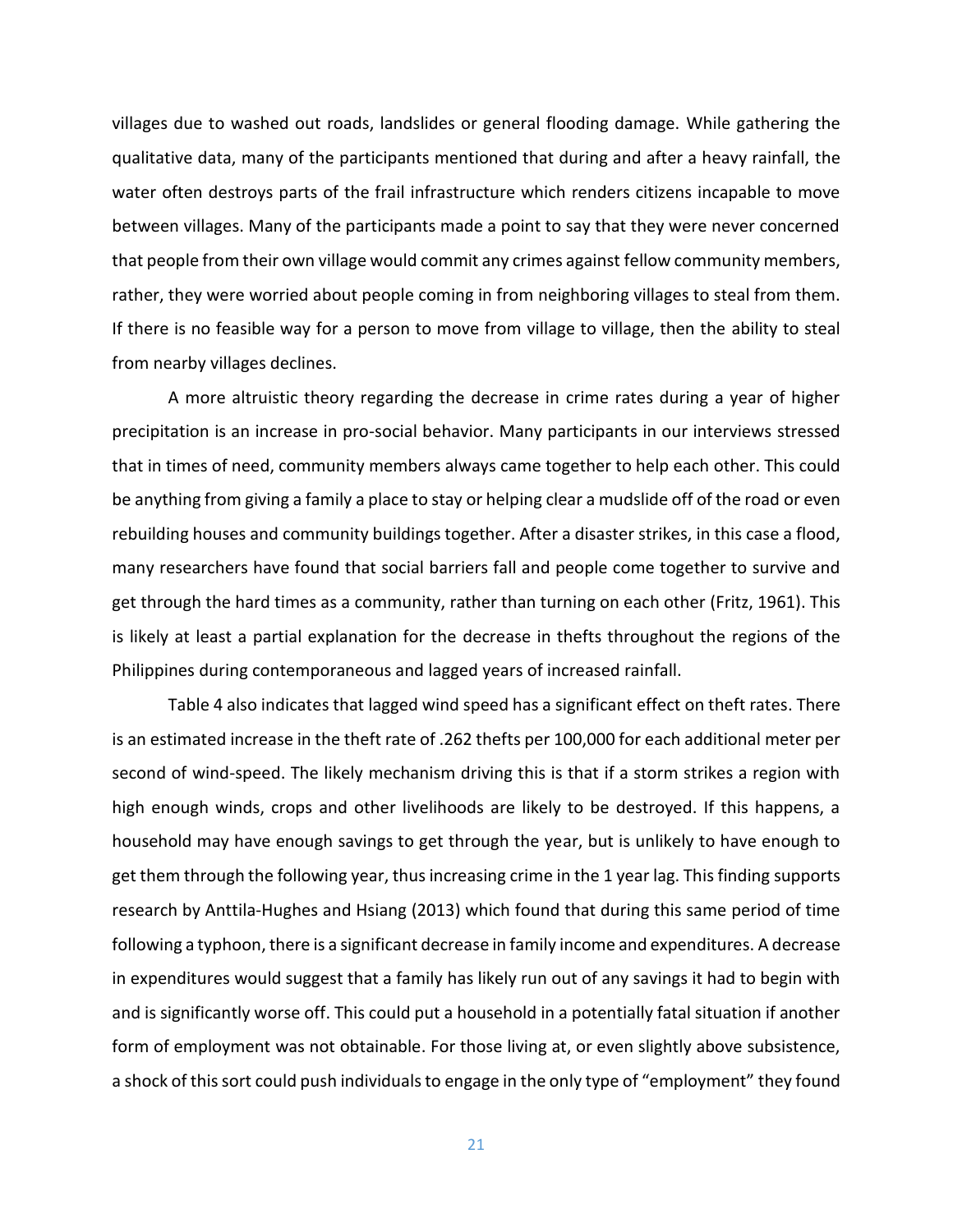readily available; criminal activity. Stealing from other households, while likely not desired by most, could be seen as a temporary way to sustain a family until another solution is found.

To further support this argument, there were no significant impacts in robbery for either the concurrent or lagged year for any of the shock variables. Intuitively, this makes sense. A person who would normally not engage in this deviant behavior may be forced to commit crimes for survival. In that case, a person would be more likely to engage in the act of stealing rather than the more violent crime of robbery. The thought that a person would shift from a law abiding citizen to a violent robber is far less plausible than slightly shifting their behavior to engage in a lesser crime of petty theft or a similar act. It is more logical to assume, then, that the increase in thefts due to wind-speed is an act of survival rather than malice.

This increase in theft seem to follow the general sentiments of the people I spoke with in the interviews and focus groups. During the discussions, nearly all of the participants mentioned, that they felt their possessions were less secure after a typhoon struck. Since they felt there was no direct threat to their personal safety, the highest concern was that of their belongings. Most people have so few possessions, that to lose something as simple as a pot could take months of work to replace. The concern of theft after a storm does appear to be a legitimate fear according to these results.

The overarching trend in total property crimes is a decrease in the concurrent year of typhoons by .427 crimes per 100,000 people and then increase in the year after by .353 crimes per 100,000. If the true impact in the concurrent year is that a decrease in precipitation causes an increase in theft, then this coefficient is difficult to interpret. If an increase in precipitation does indeed cause a decrease in theft then it is likely either due to an increase in pro-social behavior or the destruction of infrastructure. Both of these results follow the findings in current literature and the hypotheses for the mechanism behind this result is similar to those described previously. In the concurrent or lagged year of decreased rainfall and in the lagged year of increased wind speed, crime rates could increase due to insufficient savings and lack of income, creating a desperate situation for household member's survival. Together, the latter situation would likely lead to an increase in theft rates.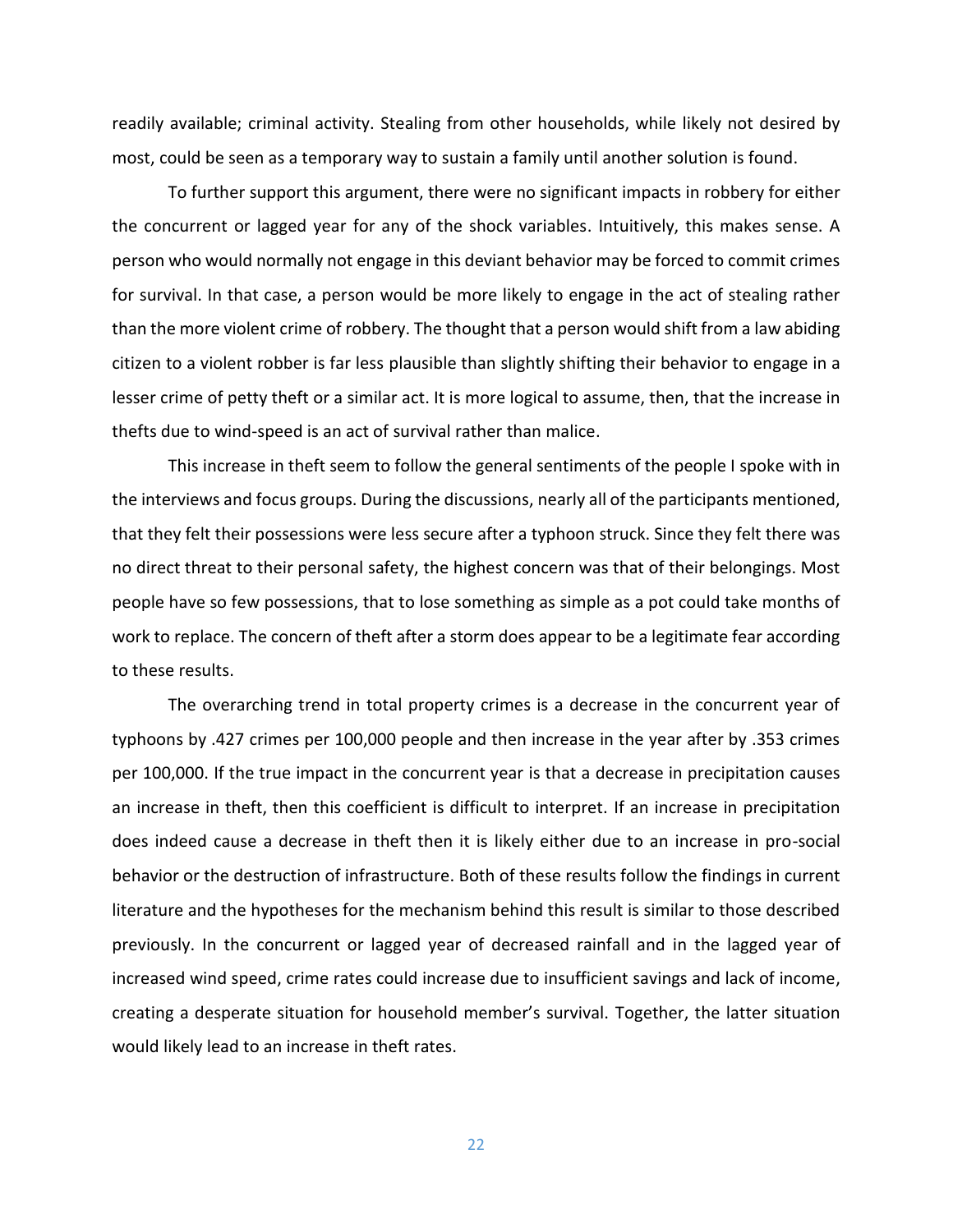## *c. Index, Non-Index, and Total Crime*

Typhoons appear to have a significant impact on index crimes as well. From table 5, the estimates show that there is a decrease of .643 crimes per 100,000 people for each additional centimeter of rainfall. In the following year, index crime rates increase by .482 crimes per 100,000 people for every meter per second increase in wind-speed over the average. Index crimes are simply a combination of crimes against persons and property. Since this is the same pattern as crimes against property, and there are stronger results in property crimes than crimes against persons, the former is clearly driving these results, which again could be difficult to interpret depending on the true direction of the theft rates.

| <b>Total Crime Rates</b>                                                     |                            |                                | Table 5                    |  |
|------------------------------------------------------------------------------|----------------------------|--------------------------------|----------------------------|--|
| <b>VARIABLES</b>                                                             | <b>Index Crime</b><br>Rate | Non-Index<br><b>Crime Rate</b> | <b>Total Crime</b><br>Rate |  |
|                                                                              |                            |                                |                            |  |
| <b>Wind Speed</b>                                                            | 0.115                      | $-0.105$                       | 0.010                      |  |
|                                                                              | $(-0.236)$                 | $(-0.168)$                     | $(-0.344)$                 |  |
| <b>Lagged Wind Speed</b>                                                     | $0.482**$                  | 0.206                          | $0.687*$                   |  |
|                                                                              | $(-0.23)$                  | $(-0.235)$                     | $(-0.382)$                 |  |
| Precipitation                                                                | $-0.643***$                | $-0.650***$                    | $-1.293***$                |  |
|                                                                              | $(-0.236)$                 | $(-0.169)$                     | $(-0.34)$                  |  |
| <b>Lagged Precipitation</b>                                                  | $-0.282$                   | $-0.048$                       | $-0.33$                    |  |
|                                                                              | $(-0.222)$                 | $(-0.155)$                     | $(-0.312)$                 |  |
| <b>Temperature</b>                                                           | 12.99                      | 14.93*                         | 27.92*                     |  |
|                                                                              | $(-12.61)$                 | $(-7.74)$                      | $(-16.7)$                  |  |
| <b>Lagged Temperature</b>                                                    | $-10.85$                   | $-18.01$                       | $-28.86$                   |  |
|                                                                              | $(-12.64)$                 | $(-12.14)$                     | $(-20.56)$                 |  |
| Constant                                                                     | 52.69                      | 179.3                          | 232                        |  |
|                                                                              | $-369.7$                   | $-344.8$                       | $-586.2$                   |  |
|                                                                              |                            |                                |                            |  |
| <b>Observations</b>                                                          | 234                        | 234                            | 234                        |  |
| R-squared                                                                    | 0.83                       | 0.742                          | 0.83                       |  |
| Note: Observations made at the region level. Standard Errors (robust) are in |                            |                                |                            |  |

brackets. \*\*\*p<0.01, \*\*p<0.05, \*p<0.1. Includes year and region level fixed effects.

Interestingly, precipitation impacts non-index crimes in nearly an identical manner as it does index crimes. Non-index crimes consist of all crimes such as drug possession, driving under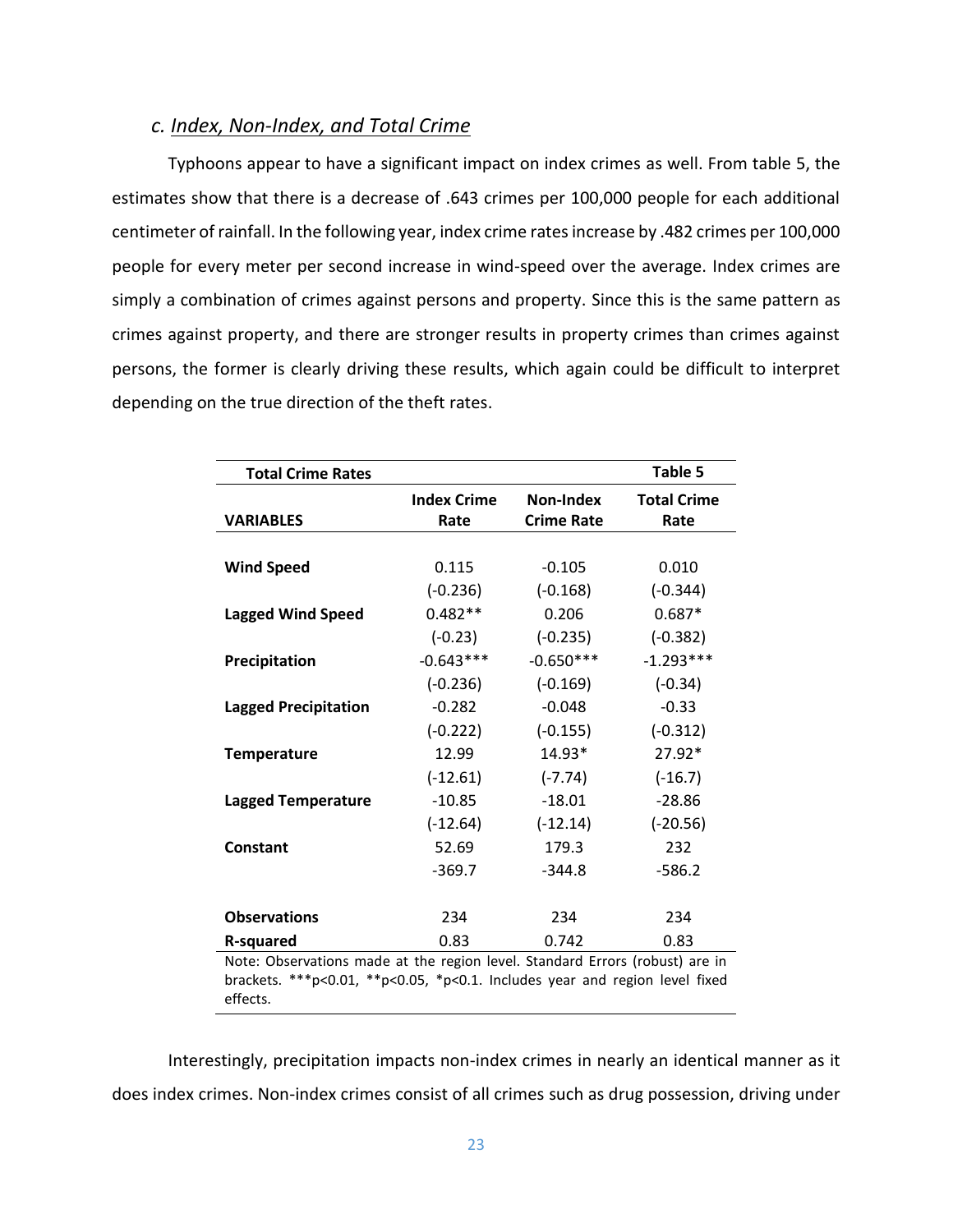the influence, negligent manslaughter, vandalism and any other crime where there is no physical confrontation, which do not fit into any of the previous crime categories. The table shows a decrease in non-index crimes of .65 crimes for each additional centimeter of precipitation in the concurrent year. Additionally, there is an estimated increase in non-index crimes of nearly 15 incidents per 100,000 people in the concurrent year due to an increase in temperature of 1 degree. The current literature could give some insight as to the rationalization of this result.

In the concurrent year, higher temperatures can increase aggravation and potentially push people to act more deviantly. This defiance may drive people to use drugs and drink which leads to crimes such as drug possession and driving under the influence of alcohol. Increased levels of irritation due to heat could also push people beyond their comfort level and drive them to commit other crimes in which they would normally not engage. In addition to crimes due to higher temperature, the negative effect of .65 crimes per 100,000 people could again be due to pro-social behavior or decreased infrastructure between communities. Without drivable roads, the opportunities to get drugs from village to village, drive while intoxicated or commit other crimes in this classification would be severely diminished. On the other hand, if it is pro-social behavior that is driving this trend, people may be too busy with rebuilding their own communities to engage in deviant activities.

While it is useful to break down these effects into impacts on different types of crime, it is pertinent for policy making to look at the aggregate effects on all crimes due to inclement weather exposure. Table 5 shows that the total crime rate declines by nearly 1.3 crimes per 100,000 for each additional centimeter of rain in the concurrent year of a typhoon striking. In the following year, there is a .687 crime increase for every additional meter per second wind-speed from the previous year. These effects again follow the results found for property crime and index crimes. The effect of temperature on total crimes is almost 28 crimes per 100,000 people. This large impact is consistent with other literature finding that increased temperature will increase criminal behavior.

# VI. POLICY IMPLICATIONS

The results in this study have some potentially large scale impact on future policy recommendations for the Philippines. The Philippines were ranked as the number three country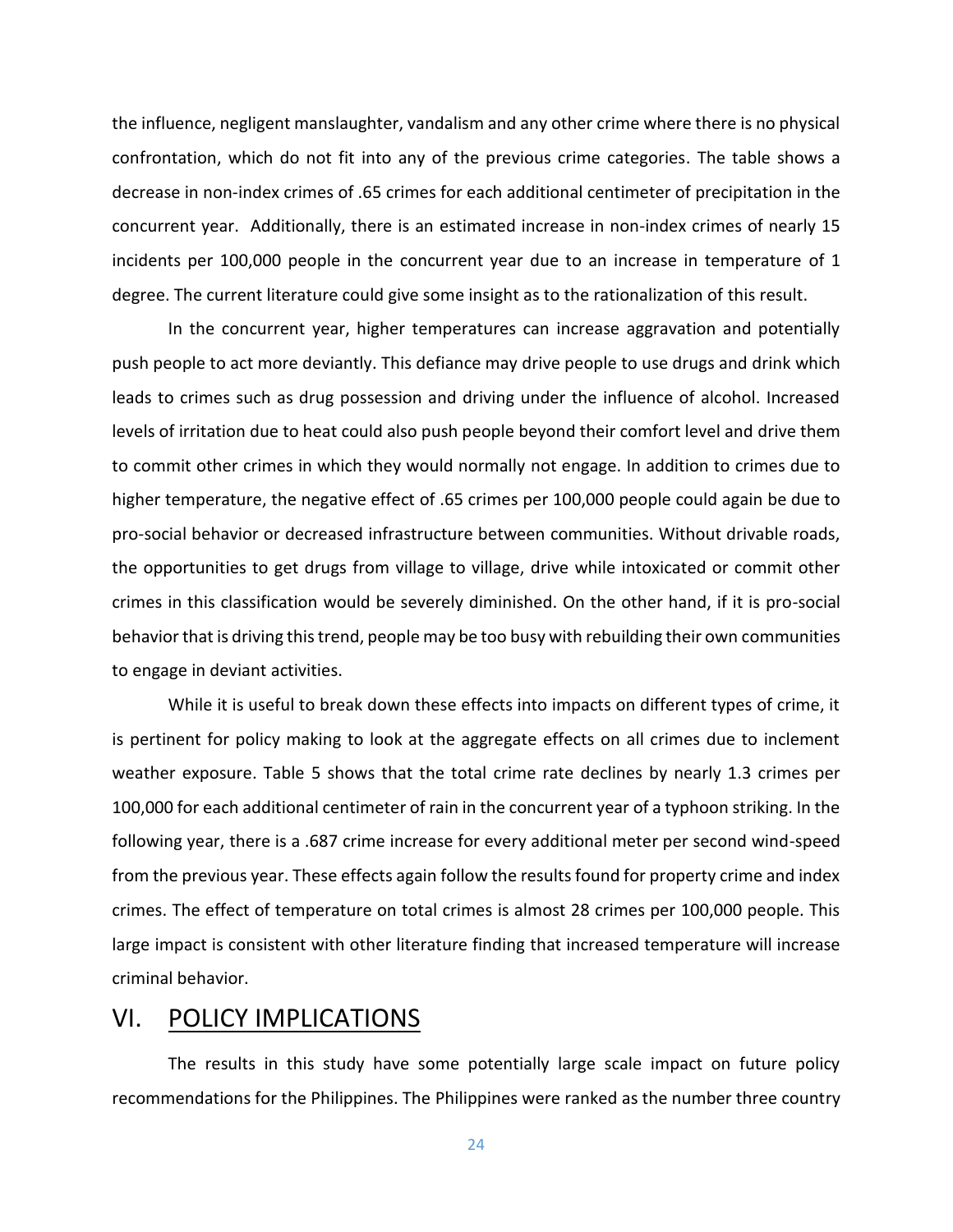most at risk to be impacted by climate change (UNU WRI, 2012). Because this rank was given to them based off of the increase in expected number of typhoons as well as the intensity of each storm, the results from this paper clearly show that there are some necessary changes needed to account for the continuation of climate change. Since there were significant results found for wind speed, precipitation and temperature, there are three main threats which can be considered when analyzing possible plans. I believe that two basic policies, and one recommendation, have the potential to drastically decrease the rate of crime following an environmental shock.

The first policy is to create either formal or informal insurance for households in the agricultural industry. Small scale and subsistence farmers appear to be disproportionately affected by strong winds due to typhoons, and during years of low rainfall. Many developing countries have informal insurance through communities, family or friends. This strategy would be difficult in this environment since a typhoon or drought affecting one farm is likely to equally impact the neighboring farm. Another option to carry this out could be a formal state organized insurance plan for individuals or communities. Implementing a safety net such as this could help farmers survive their losses during these rough years without the necessity to steal to survive. Forming and establishing a plan for insurance would likely take years to implement. In the meantime, another strategy could prove a helpful tool to reducing the number of crimes in a given neighborhood.

A second possibility would be to establish a community based system that would operate much like the US based "Neighborhood Watch" program. This would have many benefits if done correctly. First, as previously mentioned, it could be used as a strategy in the interim while insurance coverage is formulated. Second, with an extra set of eyes watching out for the community, it could serve to curb crimes of all types, both violent and property violations. Third, with the severe distrust of police officers and government officials, having a person from the neighborhood "on duty" could help assist the Barangay leader to take care of matters relating to crime. One further benefit is that people may be deterred from committing a crime simply from knowing that there is someone observing the neighborhood. This program would not take up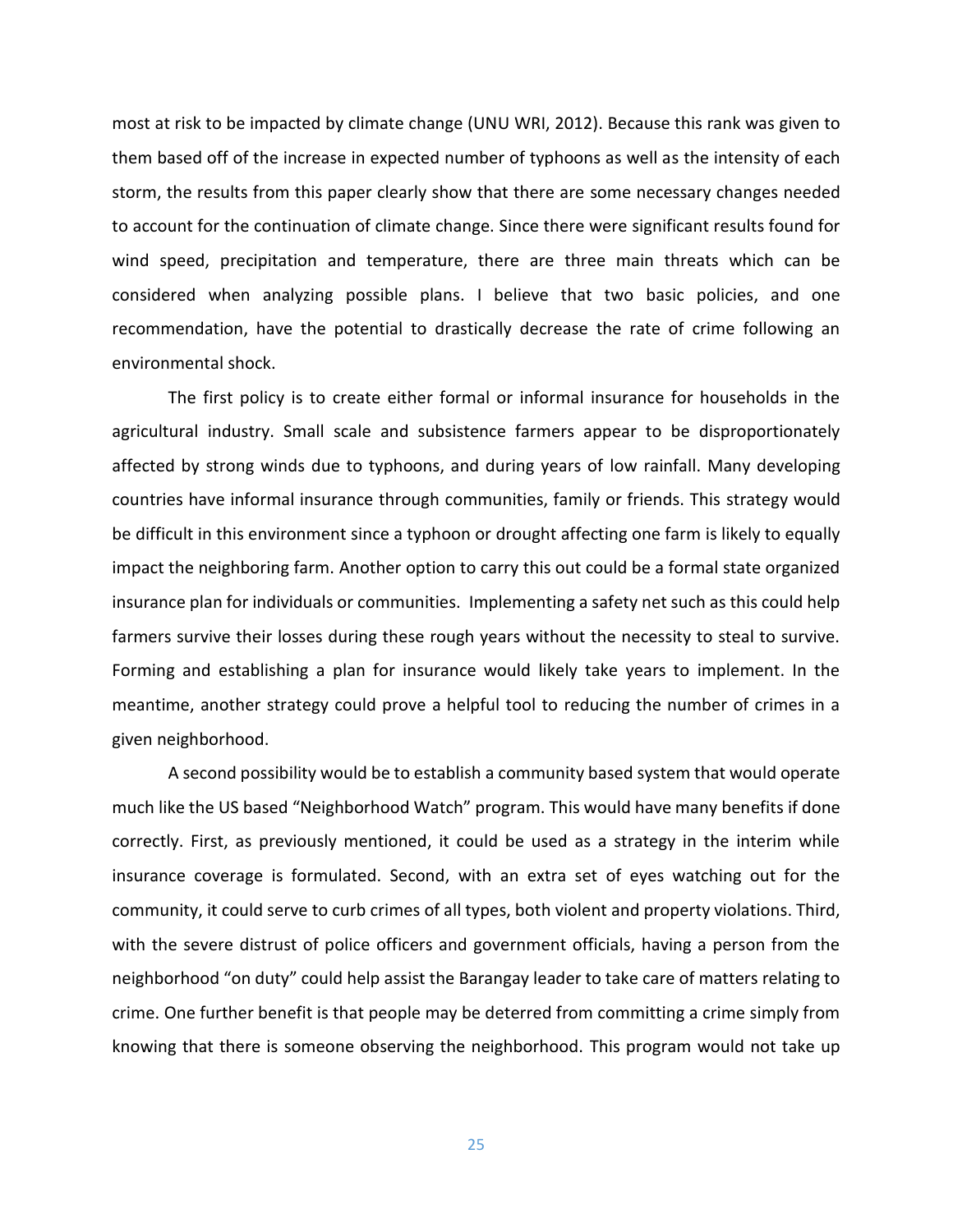significant resources from the state and it would not be difficult to implement. As such, these neighborhood organizations can be put to use almost immediately.

A further recommendation is stress the need to more efficiently allocate foreign and domestic aid in the wake of a typhoon by stressing the continuing need of aid into the following year. Since criminal effects after a typhoon are felt in the year following a storm as well as the year of a shock, ongoing financial assistance could help those who have enduring needs. There are clearly needs such as food, clean water, and shelter, which need to be taken care of immediately following a typhoon. Millions, if not billions of dollars of aid are sent in these situations, but these sources tend to dissipate quickly, especially once media coverage leaves the scene. Encouragement for funding to continue through the next year, or a different distribution scheme could help to alleviate some of the lasting desperation that many households face. This solution, while potentially effective in reducing crime, would likely be difficult to implement since a significant portion of financial assistance rests on the kindness of outside organizations.

With the information and estimations gathered in this study, one can credibly propose that the effects of crimes due to temperature and typhoons will increase in magnitude as our climate changes. It is of particular importance that governments and citizens alike begin to make changes in policies and programs in an effort to adapt to the changing environment. To create an environment where people are safe should be of utmost concern after a disaster strikes, and the implementation of each of these programs would likely help facilitate that goal.

# VII. CONCLUSION

This research exploited a novel data set to find whether typhoons and temperature impact crime rates in the Philippines. The results show that there are significant impacts on crime rates due to wind-speed, precipitation and temperature in both the concurrent and lagged years. These conclusions follow the findings and logic of previously conducted research and are also able to contribute several new results to the current literature.

While the body of research linking crime to natural shocks is quickly expanding, there are still many gaps to be filled. The research that exists often looks at a single event or a time span of less than two years and usually takes place in a developed country. Therefore, the contributions of this study are threefold. First, this is one of very few studies that is able to look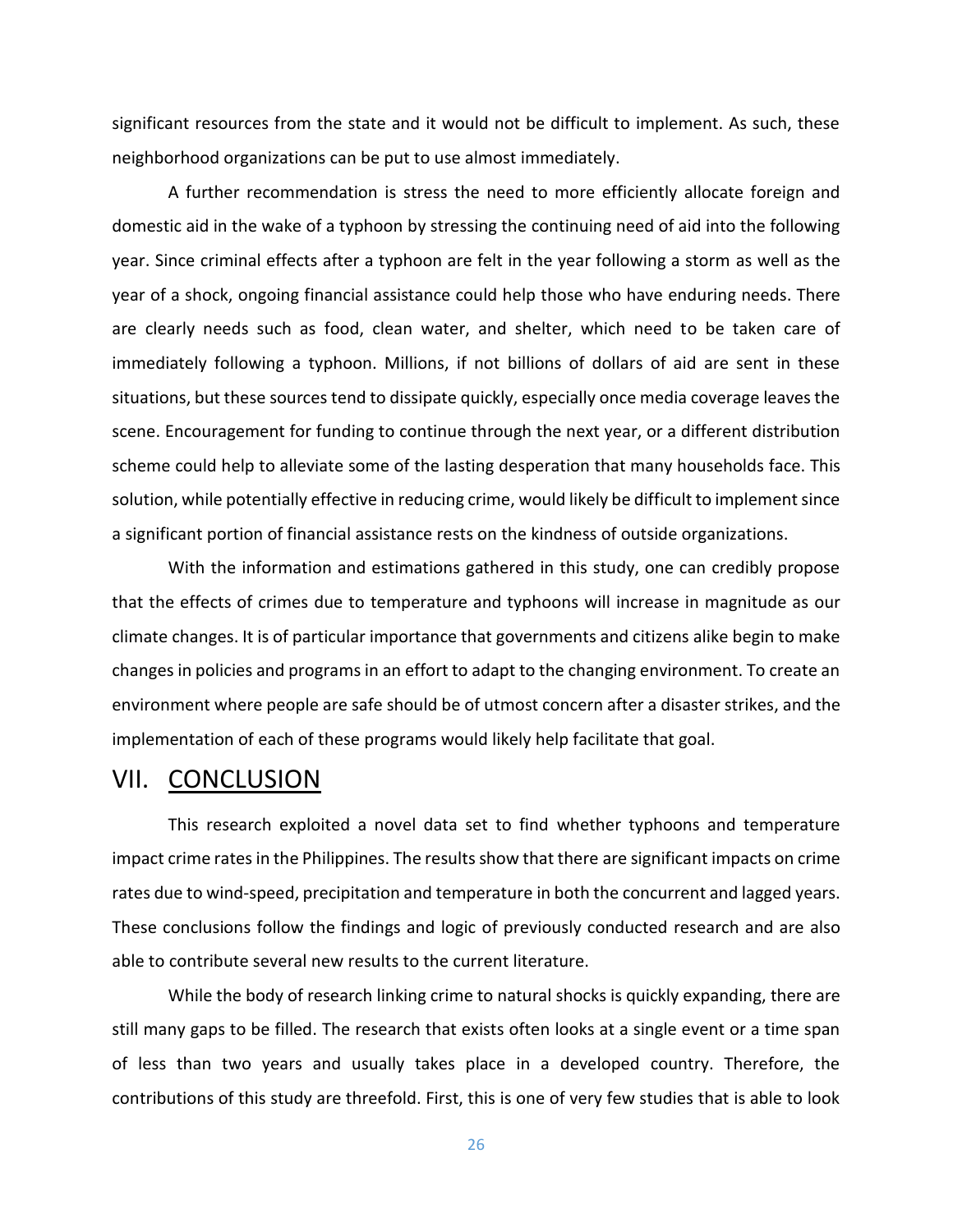at the impact that shocks have on crime rates which are broken down by region and type of crime. Furthermore, it is the only study that has looked at this relationship specifically focusing on wind speed as the catalyst. Secondly, the research takes place in the Philippines which is a developing country. Out of all the research I have found thus far, most has all taken place in the U.S. or other developed country. Third, it is rare to have two datasets of this nature which span such a long overlapping period of time. Nearly all studies, with a few exceptions, have looked at singular events. This research was able to use panel data to observe the effects over an 18 year time span which strengthens the identification strategy outlined above.

Looking at the big picture of these results, there is a very strong trend that crime rates decrease in the concurrent year of a typhoon and then increase again in the following year. These results are highly significant and have potential for some serious implications for both citizens and the government of the Philippines with regards to the specific policies that can be implemented to help curb the criminal aftermath of these shocks during the immediate recovery period and into the year after. To test the external validity of these findings, further research must be conducted in a similar fashion. Developing countries, in particular, are prone to the shocks of natural disasters and it is important to recognize all of the consequences that occur in the time after disaster strikes. If these results are taken seriously by policy makers, there is potential to improve the safety of millions of people after the next environmental shock devastates their country.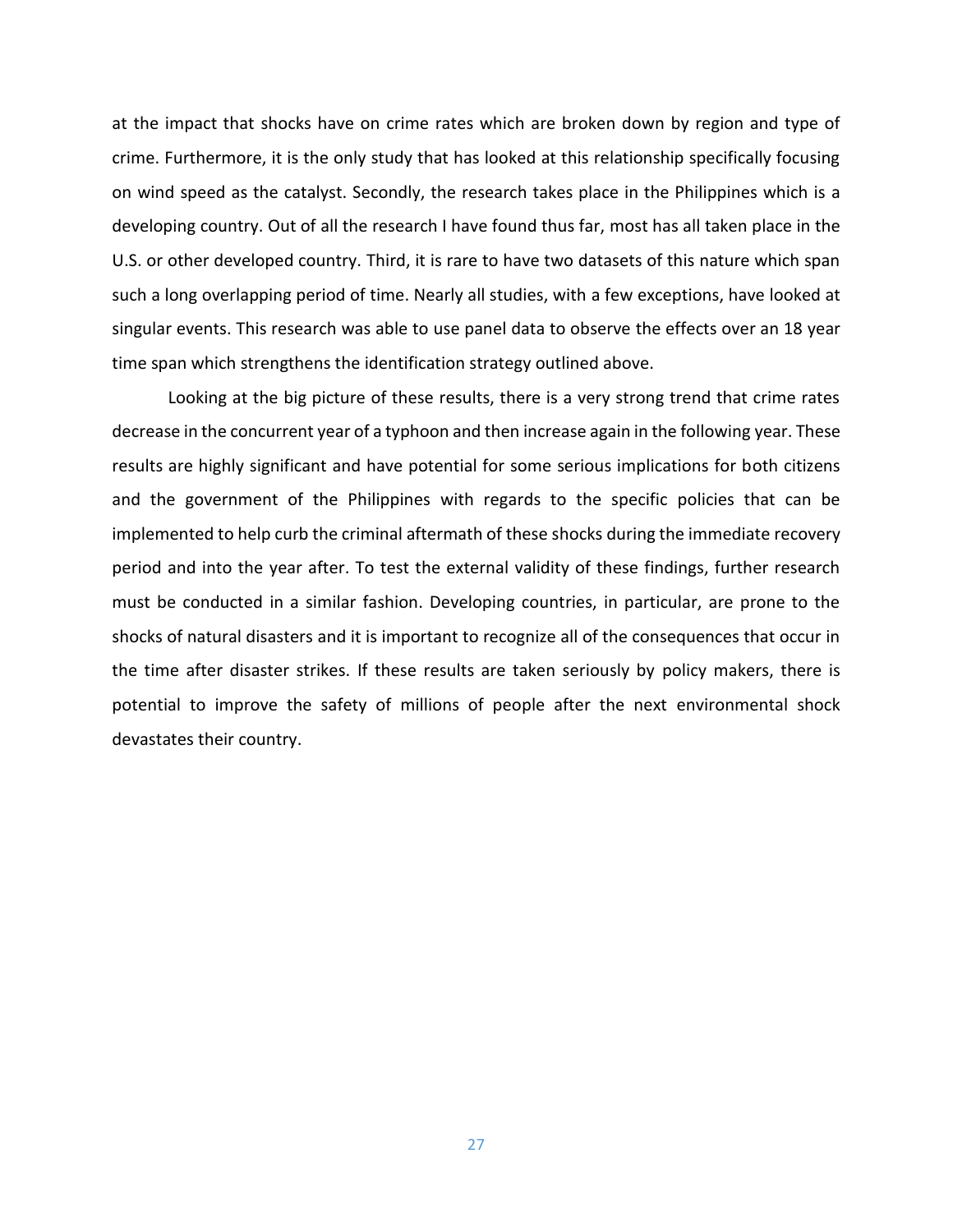# **REFERENCES**

- Anderson, Craig. (1989). Temperature and Aggression: Ubiquitous Effects of Heat on Occurance of Human Violence. *Psychological Bulletin.* 106(1). 74-96.
- Anderson, Craig, Kathryn Anderson, William Deuser. (1996). Examining an Effective Aggression Framework: Weapon and Temperature Effects on Aggressive Thoughts, Affect and Attitude. *Perspectives of Social Psychology Bulletin. 22(4).* 366-376.
- Anderson C, Bushman B, Groom R (1997). Hot Years and Serious and Deadly Assault: Empirical Tests of the Heat Hypothesis. *Journal of Perspective of Social Psychology.* 73(6). 1213.
- Anderson C et al. (2000) Temperature and Aggression. *Advanced Experimental Social Psychology. 32.* 63–133.
- Anderson, Craig, Kathry Anderson, Nancy Dorr, Kristina DeNeve, Mindy Flanagan. (2000). Temperature and Aggression. *Social Psychology. 32.* 63-133.
- Anderson, Craig and Brad J. Bushman. (2002). Human Aggression. *Annual Review of Psychology. 53.* 27-51.
- Anttila-Hughes, Jesse and Solomon M Hsiang. (2013). Destruction, Disinvestment, and Death: Economic and Human Losses Following Environmental Disaster. (Working). 1-86.
- Bass, Leslie James. (2008). A Pooled Time Series Analysis of Hurricane Katrina Evacuees and their Effect on Crime Rates. Paper Presented at Mid-Western Political Science Association: 2008 Annual Meeting. University of Missouri- Columbia.
- Becker, Gary S. (1974). Crime and Punishment: An Economic Approach. In William M. Landes (Eds.), *Essays in the Economics of Crime and Punishment* (1-54). UMI.
- Cane, M.A., E. Miguel, M. Burke, S.M. Hsiang, D.B. Lobell, K.C. Meng, S. Satyanath. (2014). Temperature and Violence. *Nature Climate Change, 4*. 234-235.
- Cohen, Lawrence E. and Marcus Felson. (1979). Social Change and Crime Rate Trends: A Routine Activity Approach. *American Sociological Review, 44* (3). 588-608.
- Chamlee-Wright, Emily and Virgil Henry Storr. (2011). Social Capital as Collective Narratives and Post-Disaster Community Recovery. *The Sociological Review, 59* (2). 266-282.
- Dollard, J. L. Doob, N. Miller, O Mower, and R. Sears. (1939). Frustration and Aggression. New Haven, CT. Yale University Press.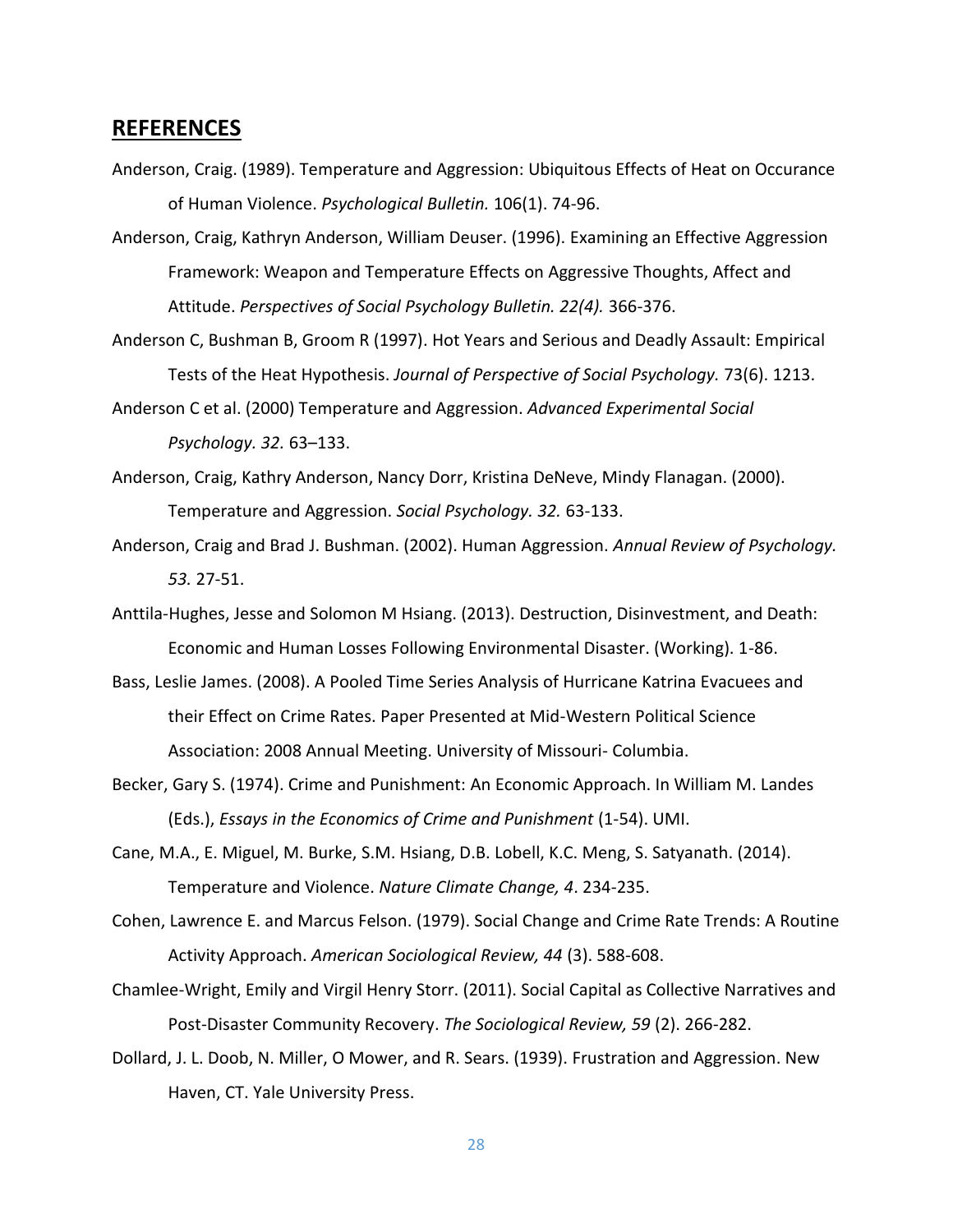- Field, Simon. (1992). The Effect of Temperature on Crime. *British Journal of Criminology. 32(3).*  340-351.
- Flemming, Arthur S. (1957). The Impact of Disasters on Readiness for War. *The ANNALS of the American Academy of Political and Social Science, 309*. 65-70. DOI: 10.1177/000271625730900109.
- Fritz, Charles E. (1961) Disaster. Pages 651–694 in Robert K. Merton and Robert A. Nisbet (editors), *Contemporary Social Problems.* New York: Harcourt.
- Hilfinger, Messias, DeAnne, Clare Barrington, and Elaine Lacy. (2012). Latino Social Network Dynamics and the Hurricane Katrina Disaster. *Disasters, 36* (1) 101-21.
- Haertzen, Charles, Karen Buxton, Lino Covi, and Henry Richards. (1993). Seasonal Changes in Rule Infractions Among Prisoners: A Preliminary Test of the Temperature – Aggression Hypothesis. *Psychological Reports. 72.* 195-200.
- Hsiang, S.M. (2010) Temperatures and cyclones strongly associated with economic production in the Caribbean and Central America. *Proceedings of the National Academy of Sciences.* 107(35) 15367-15372.
- Hsiang, Solomon and Marshall Burke. (2013). Climate, Conflict and Social Stability: What does the evidence say? *Climatic Change.*
- Hsiang, S.M., M. Burke, E. Miguel. (2013). Quantifying the Influence on Human Conflict. *Science.*
- Hsiang, S.M., Meng, K.C., Cane, M.A. 2011. Civil conflicts are associated with the global climate. Nature, 476(7361) 438-441.
- Hsiang, S.M. and K.C. Meng. (2014). Reconciling Disagreement Over Climate Conflict Results in Africa. *Proceedings of the National Aacdemy of Sciences.*
- Larrick, Richard P., Thomas Timmerman, Andrew M. Carton, Jason Abrevaya. (2011). Temper, Temperature, and Temptation. *Psychological Science. 22(4).* 423-428.
- Leitner, Michael, Michelle Barnett, Joshua Kent and Tom Barnett. (2011). The Impact of Hurricane Katrina on Reported Crimes in Louisiana: A Spatial and Temporal Analysis. *The Professional Geographer, 63* (2) 244-261.